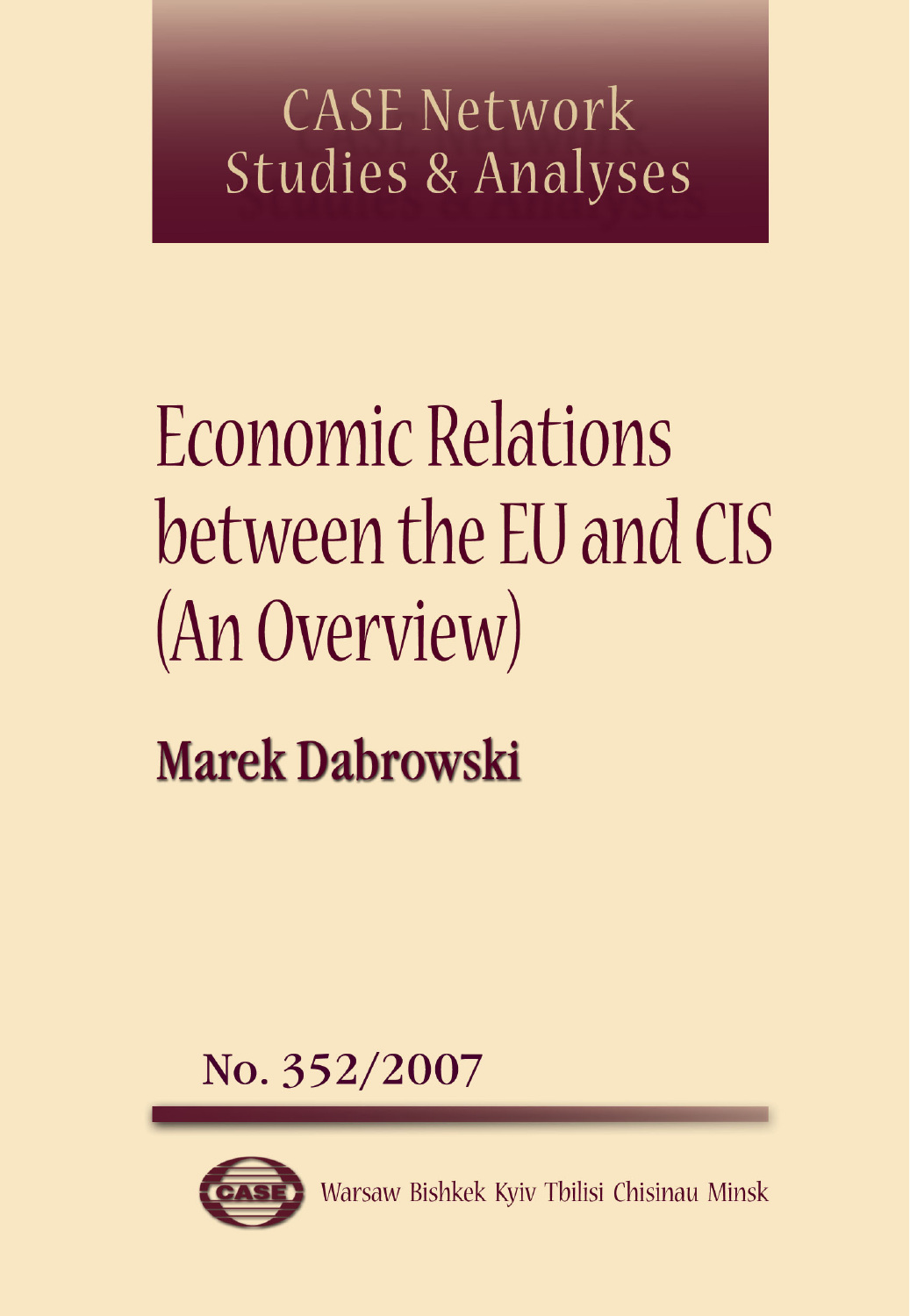Materials published here have a working paper character. They can be subject to further publication.

The views and opinions expressed here reflect the author point of view and not necessarily those of CASE Network.

This work has been prepared within the framework of the ENEPO project (EU Eastern Neighbourhood: Economic Potential and Future Development), financed within the Sixth Framework Programme of the European Commission

The content of this publication is the sole responsibility of the authors and can in no way be taken to reflect the views of the European Union, CASE or other institutions the author may be affiliated to.





Keywords: **EU-CIS relations, EU-Russia relations, EU and Central Asia, European Neighborhood Policy, Partnership and Cooperation Agreement, Wider Europe**

Jel codes: *F15, F21, F22* 

Graphic Design: Agnieszka Natalia Bury

© CASE – Center for Social and Economic Research, Warsaw, 2007

ISBN 978-83-7178-449-1 EAN 9788371784491

Publisher: CASE – Center for Social and Economic Research on behalf of CASE Network 12 Sienkiewicza, 00-010 Warsaw, Poland tel.: (48 22) 622 66 27, 828 61 33, fax: (48 22) 828 60 69 e-mail: case@case-research.eu http://www.case-research.eu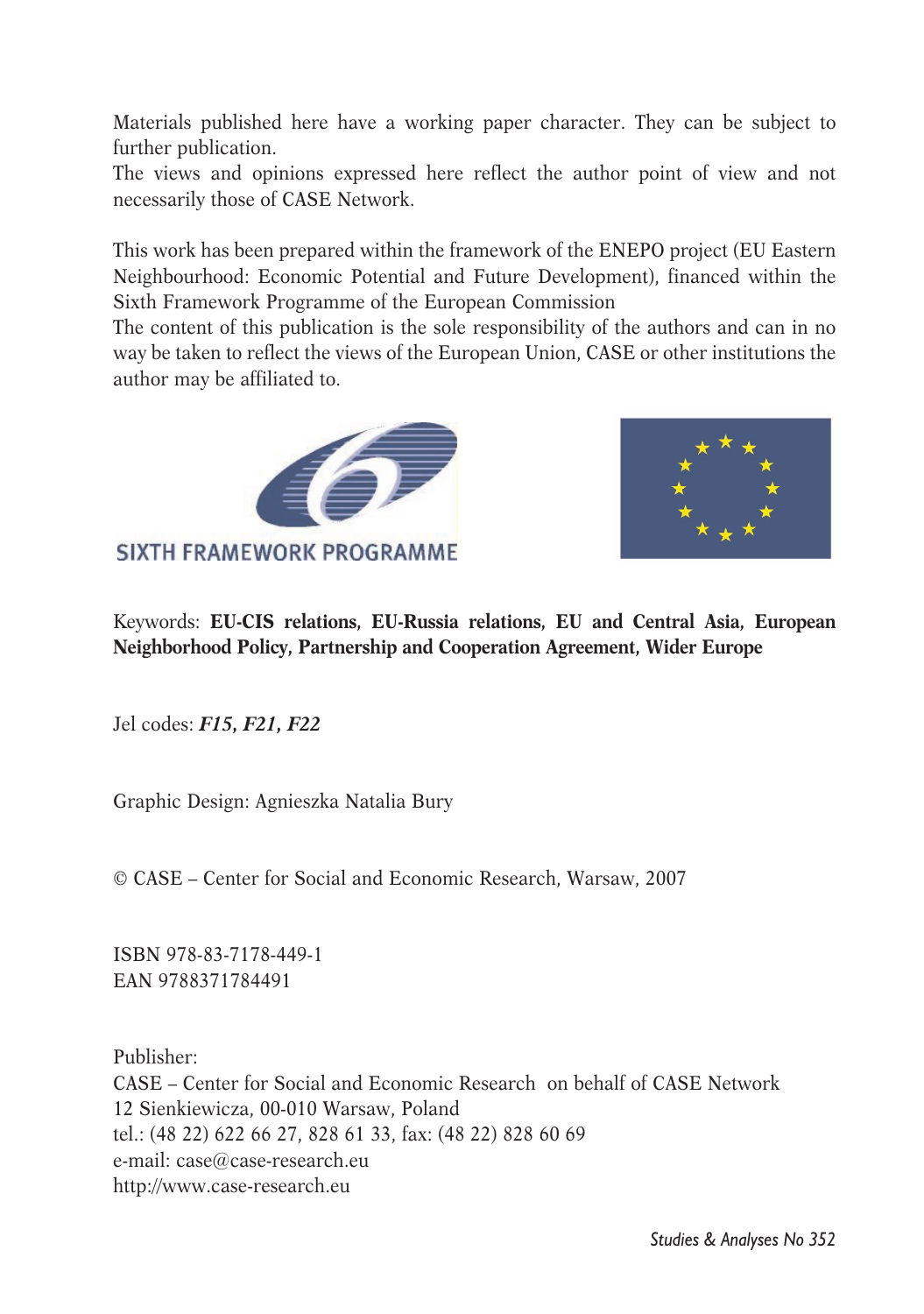This report is part of the CASE Network Studies and Analyses series.

The CASE Network is a group of economic and social research centers in Poland, Kyrgyzstan, Ukraine, Georgia, Moldova, and Belarus. Organizations in the network regularly conduct joint research and advisory projects. The research covers a wide spectrum of economic and social issues, including economic effects of the European integration process, economic relations between the EU and CIS, monetary policy and euro-accession, innovation and competitiveness, and labour markets and social policy. The network aims to increase the range and quality of economic research and information available to policy-makers and civil society, and takes an active role in on-going debates on how to meet the economic challenges facing the EU, post-transition countries and the global economy.

The CASE network consists of:

- **CASE Center for Social and Economic Research, Warsaw, est. 1991, www.case-research.eu**
- **CASE Center for Social and Economic Research Kyrgyzstan, est. 1998, www.case.elcat.kg**
- **Center for Social and Economic Research CASE Ukraine, est. 1999, www.case-ukraine.kiev.ua**
- **CASE Transcaucasus Center for Social and Economic Research, est. 2000, www.case-transcaucasus.org.ge**
- **Foundation for Social and Economic Research CASE Moldova, est. 2003, www.case.com.md**
- **CASE Belarus Center for Social and Economic Research Belarus, est. 2007.**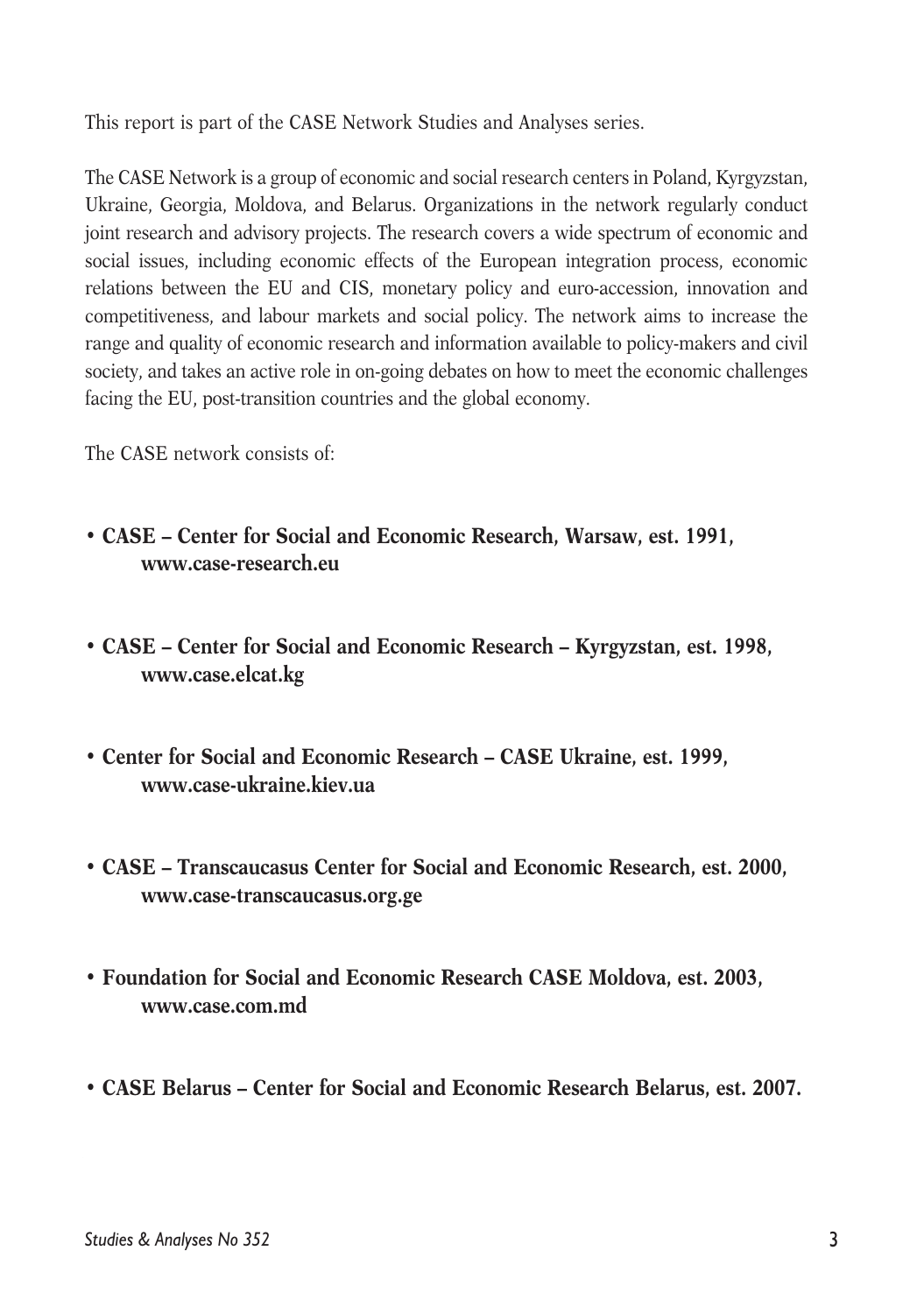#### **Contents**

| 1. Geopolitical and economic importance of the CIS region for the EU |
|----------------------------------------------------------------------|
| 2. EU - CIS economic relations before the EU Eastern Enlargement 15  |
| 3. European Neighborhood Policy - A Basic Conceptual Framework  17   |
|                                                                      |
|                                                                      |
|                                                                      |
|                                                                      |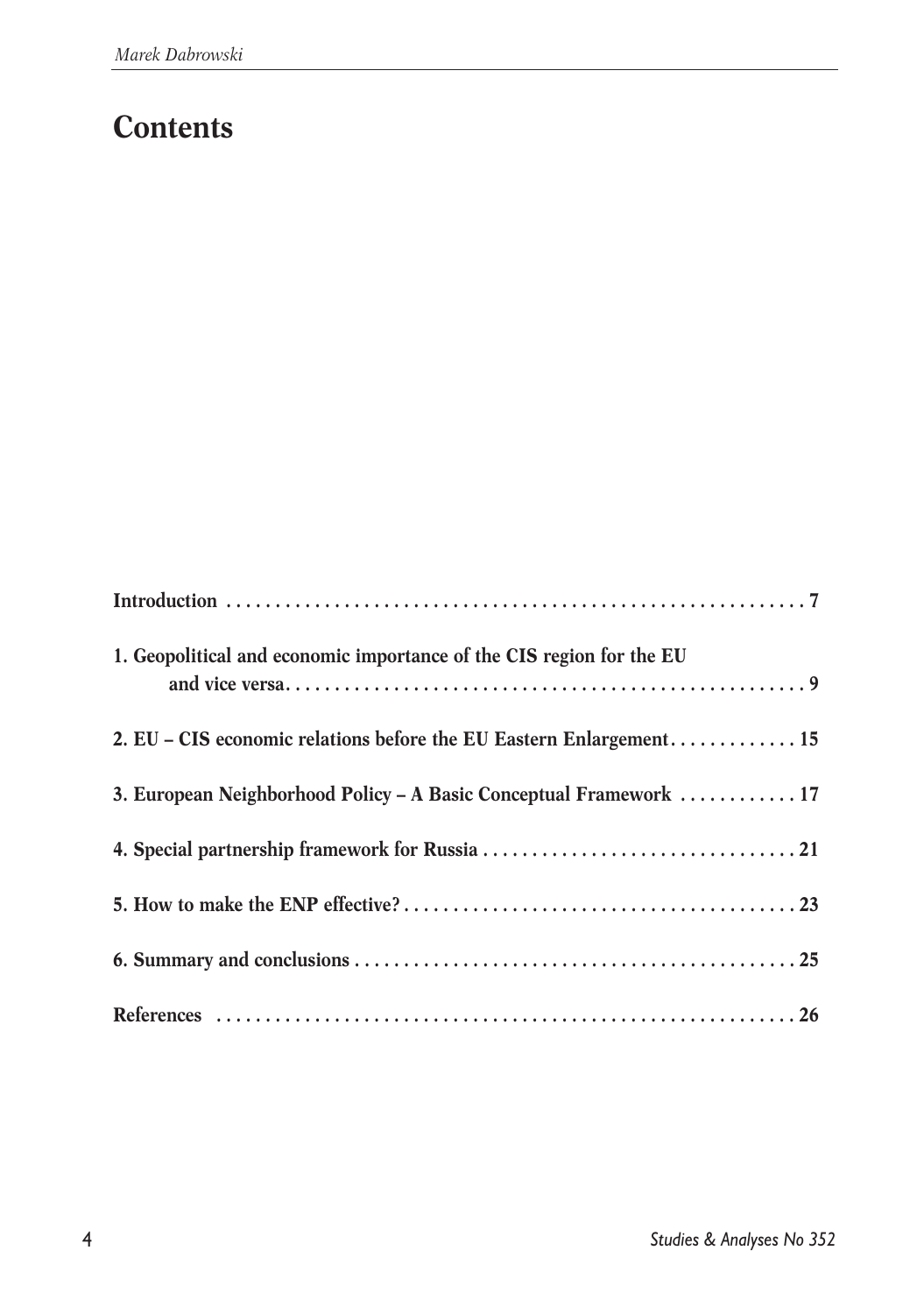#### **Abstract**

The purpose of this paper is to examine the economic aspects of EU policy towards its Eastern neighbors in the former Soviet Union. For a long period of time, this region was considered as less important for the EU, as compared to Central and Eastern Europe, which was the subject of a far-reaching economic and political integration offer materialized in two rounds of EU Eastern Enlargements (2004, 2007). However, moving the EU's geographical frontier further to the East and Southeast increased the importance of the CIS region as a potential partner of the enlarged EU. In 2004, East European and Caucasus countries were invited to participate in the European Neighborhood Policy a new EU external policy framework also addressed to the Southern Mediterranean countries. Russia has been attempting to build a strategic political and economic partnership with the EU outside the ENP framework but the content of this relationship is, in fact, very similar to the ENP.

A general weakness of the ENP is that there is a lack of balance between farreaching expectations with respect to neighbors' policies and reforms, and limited and distant rewards that can potentially be offered. Thus, making this cooperation framework more effective requires a serious enhancement of the rewards using, to the extent possible, the positive experience of previous EU enlargements. The nature of contemporary economic relations in the globalized world calls for a more complex package-type approach to economic integration rather than just limiting cooperation to some narrow fields.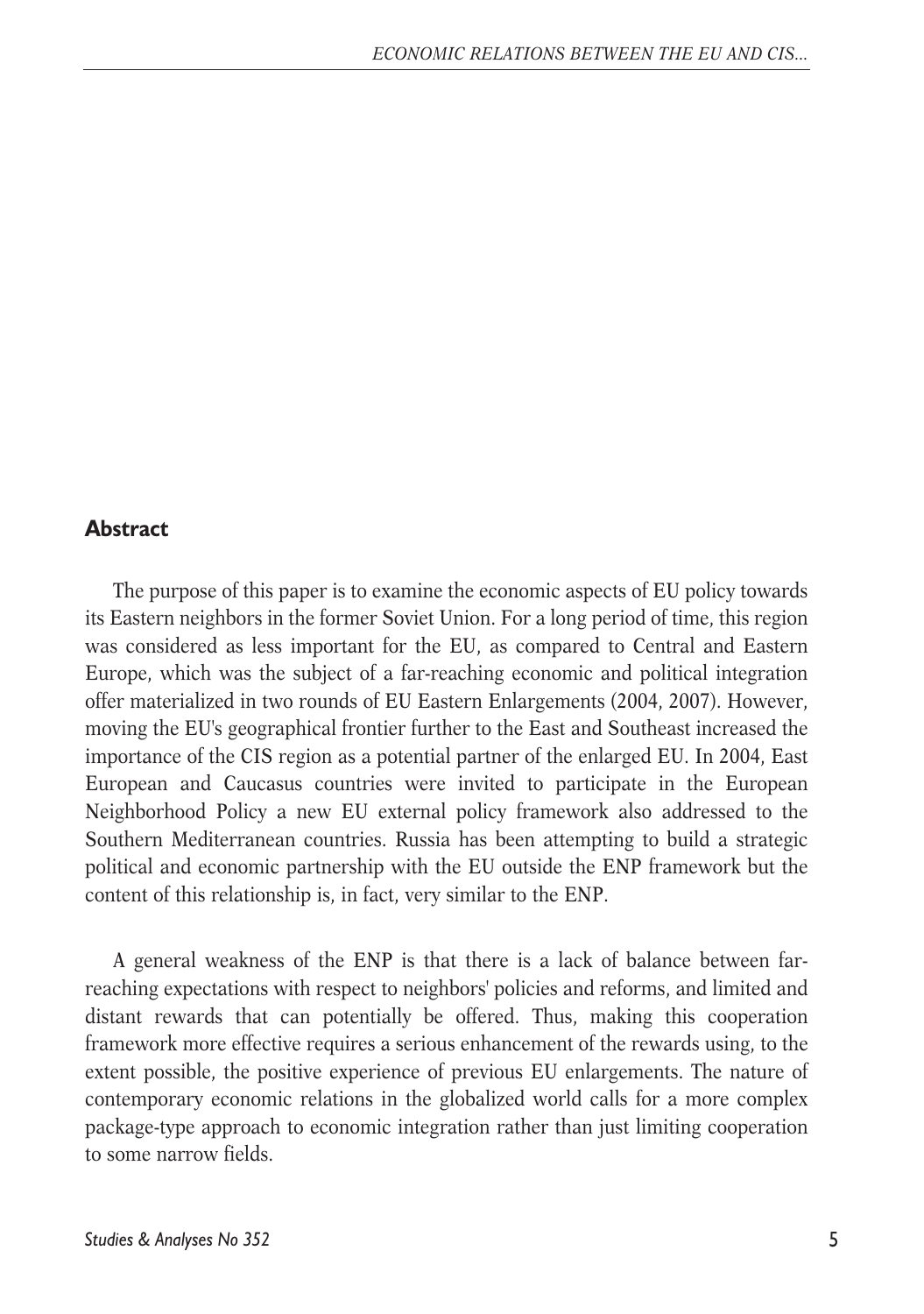**Marek Dąbrowski**, Professor of Economics, Chairman of the Council of CASE - Center for Social and Economic Research in Warsaw, Chairman of the Supervisory Board of the CASE-Ukraine in Kiev, Member of the Board of Trustees of the Institute for the Economy in Transition in Moscow, Member of the Executive Committee of the Association of the Comparative Economic Studies (ACES), Member of the Scientific Committee of the European Journal of Comparative Economics, and Member of the Consulting Board of the 'Economic Systems' journal. Former First Deputy Minister of Finance (1989-1990), Member of Parliament (1991-1993) and Member of the Monetary Policy Council of the National Bank of Poland (1998-2004). In the last twenty years he has been involved in policy advising and policy research in Belarus, Bulgaria, Egypt, Georgia, Iraq, Kazakhstan, Kyrgyzstan, Macedonia, Moldova, Mongolia, Poland, Romania, Russia, Serbia, Syria, Turkmenistan, Ukraine, Uzbekistan and Yemen and in a number of international research projects related to monetary and fiscal policies, currency crises, international financial architecture, EU and EMU enlargement, perspectives of European integration, European Neighborhood Policy and the political economy of transition. He was served as a consultant to the World Bank and UNDP.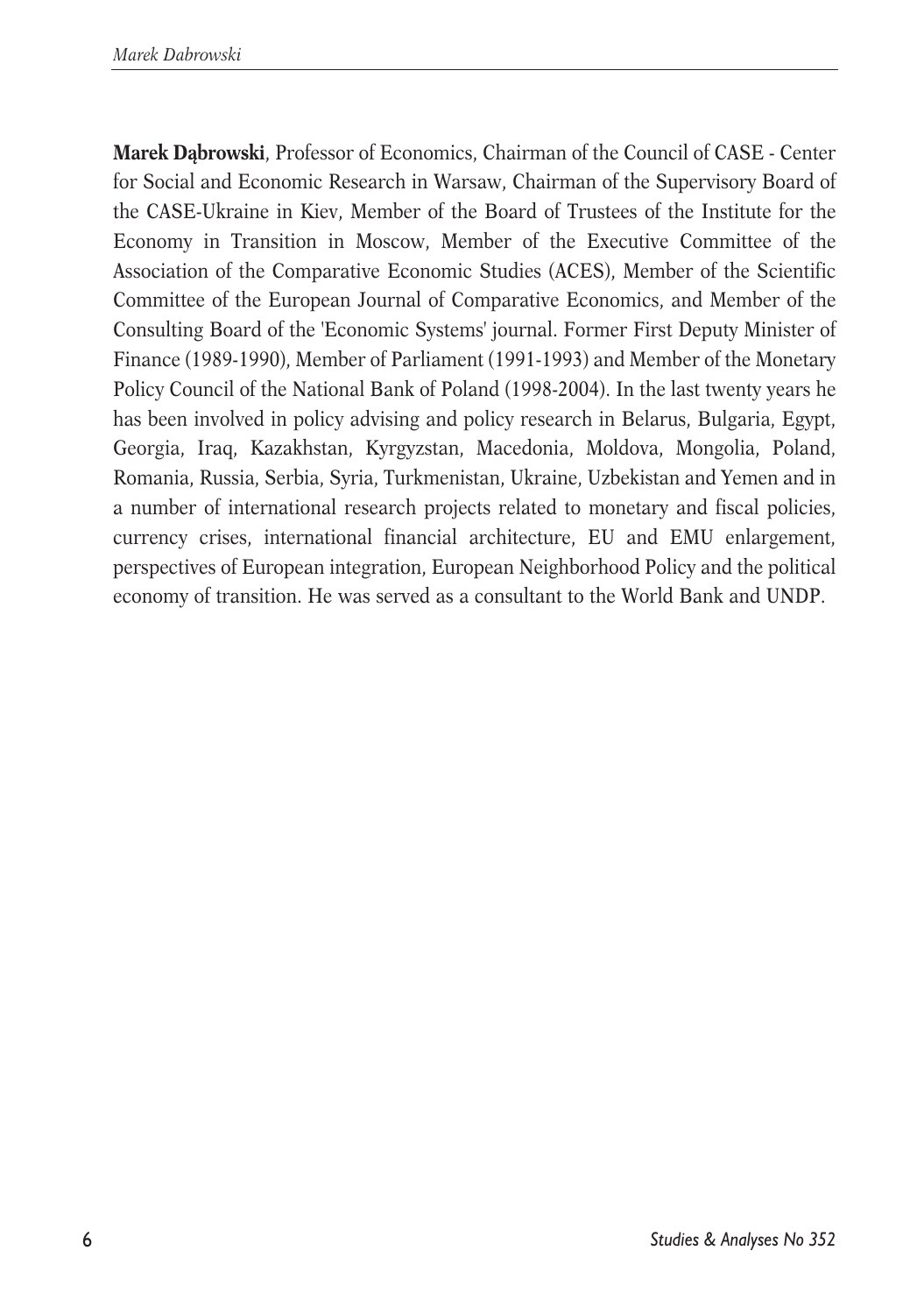#### **Introduction**

The purpose of this paper<sup>1</sup> is to examine the economic aspects of the EU policy towards its Eastern neighbors. We are going to make a general overview of bilateral relations between the enlarged EU and CIS countries in the spheres of trade, investment, labor movement, technical cooperation, and influence of the EU's economic and institutional model on the course of CIS economic reforms and institutional modernization. Obviously, the issues mentioned above cannot be fully separated from the political context and political agenda – domestic, bilateral and multilateral. However, our analysis will concentrate on economic cooperation and its impact on economic reforms in CIS countries and will refer to political developments only to the extent justified by their direct impact on economic developments.

We use the name of the Commonwealth of Independent States and its abbreviation CIS purely for analytical convenience – to define a group of twelve successor countries of the former USSR (all former Soviet republics apart from the Baltic states, which are now EU members). Although these twelve countries have, to a large extent, a common historical and institutional background (at least throughout most of the 20<sup>th</sup> century) their development strategies, as well as political and economic systems, have become increasingly divergent from one another after gaining independence. We are also aware that the role of the CIS as a regional integration block, founded at the end of 1991 in order to provide a "velvet divorcement" of the former USSR, is gradually decreasing<sup>2</sup>.

This paper briefly summarizes the early results of the Specific Targeted Research Project (STREP) on "EU Eastern Neighborhood: Economic Potential and Future Development (ENEPO)" funded under the EU Sixth Framework Program, Priority 7 "Citizens and Governance in a Knowledge Based Society", Contract No 028736 (CIT5) and conducted by a consortium of 11 research institutes led by CASE – Center for Social and Economic Research in Warsaw.

Section 1 of this paper characterizes the economic importance of both regions in their bilateral economic relations. Section 2 examines EU-CIS trade and economic relations before the EU Eastern Enlargement. Section 3 analyses the basic conceptual

<sup>&</sup>lt;sup>1</sup> This is a revised and substantially amended version of my paper on "Perspectives of EU-CIS economic relations" presented at the VIII Annual International Conference of the High School of Economics on "Economic Modernization and Social Development", Moscow, April 3-5, 2007. The original (shorter) version of my paper will be published in the post-Conference proceedings. I would like to thank Elizabeth Rivard for her excellent editorial support.

<sup>&</sup>lt;sup>2</sup> This group of countries is at times referred to as the New Independent States (NIS). However, as more than 15 years have passed since the end of 1991 when they obtained independence, this notion also does not sound accurate. The ambitious task of finding a more appropriate name of this regional group is outside the agenda of this paper.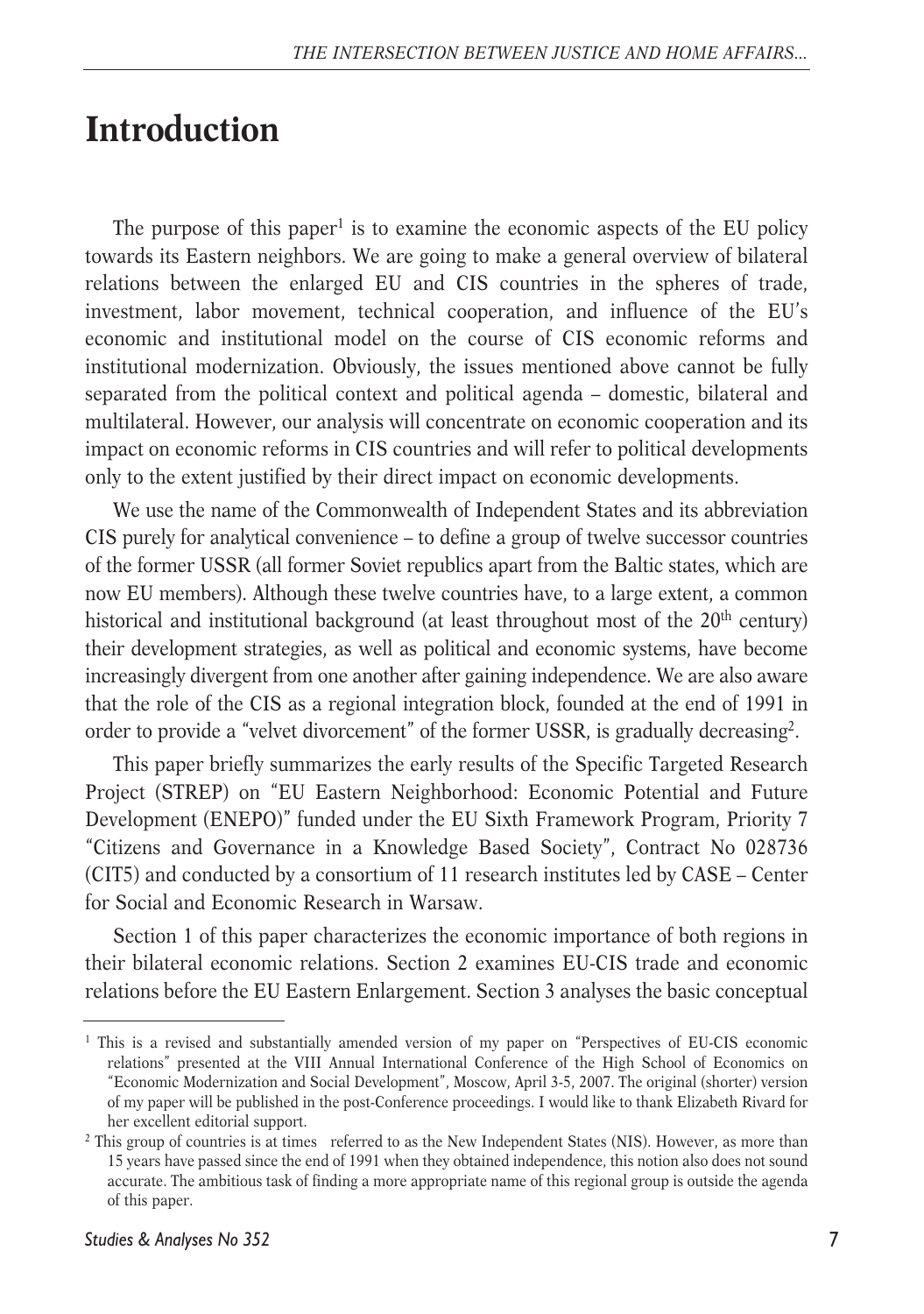foundations of the European Neighborhood Policy, the new external policy framework of the enlarged EU. Section 4 provides a brief note on the special partnership between the EU and Russia. In section 5, we discuss possible directions in enhancing and upgrading the ENP and EU-CIS economic relations. Finally, Section 6 offers brief conclusions.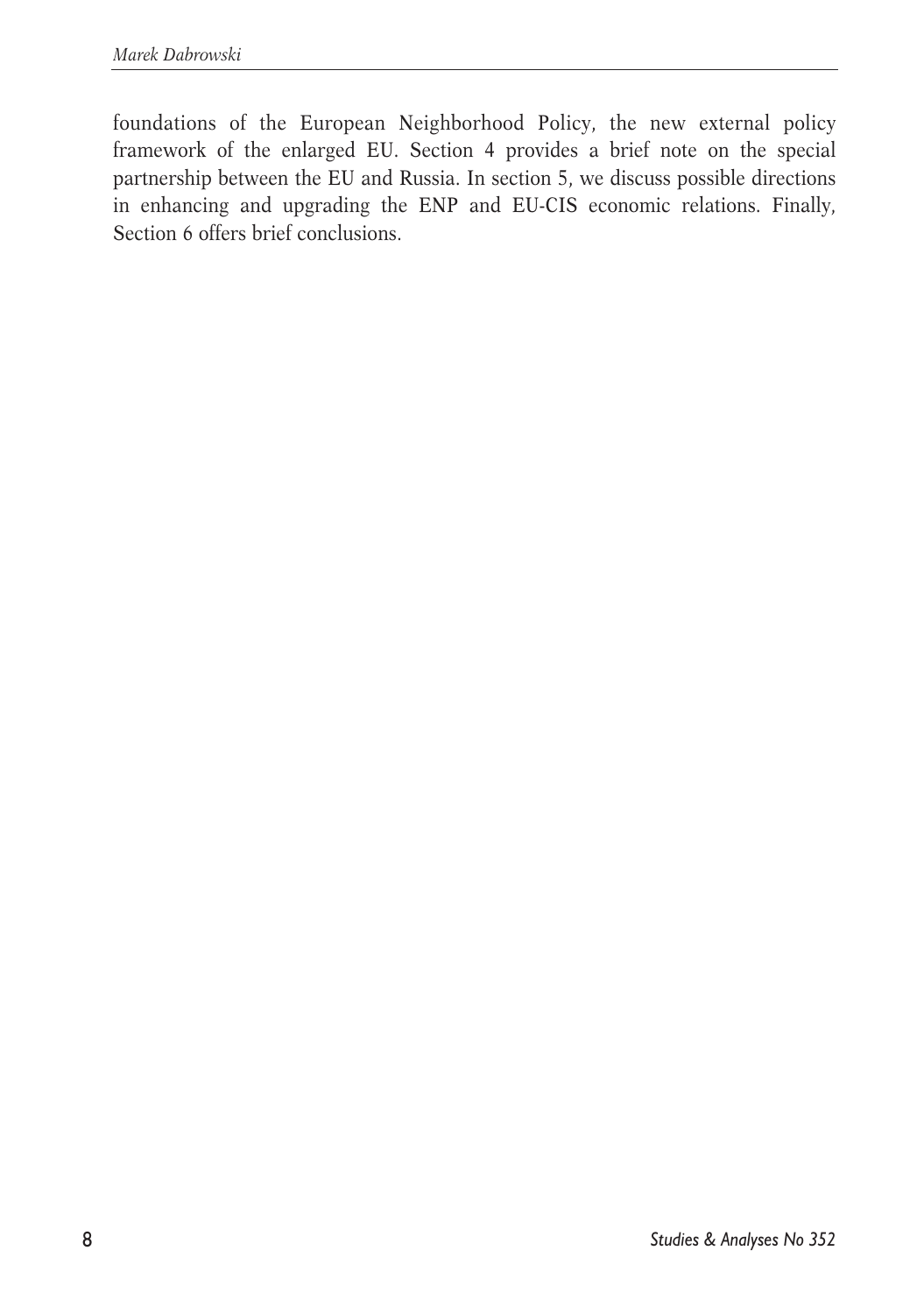#### **1. Geopolitical and economic importance of the CIS region for the EU and vice versa**

The 2004 and 2007 EU enlargements moved the EU external borders to the East and Southeast, radically altering the EU's geopolitical and economic perception of the CIS region and its potential importance as an economic and political partner.

Until these enlargements, CIS countries formed the second, outer 'ring' of the EU neighbors, being geographically separated from the EU by the EU accession countries of Central and Eastern Europe. Their economic and political importance for the EU-15 was quite limited with the exception of Russia, the largest (territorially) country in the world with huge natural resources and nuclear weapons, directly bordering one of the EU members (Finland).

To simplify, the EU-15 real economic and foreign policy interests in cooperation with CIS countries concentrated primarily on oil and natural gas supply from Russia, and on relative geopolitical stability of the post-Soviet area (avoiding proliferation of regional and ethnic conflicts).

The picture changed with the Eastern Enlargement of the EU. First, in purely geographical terms four CIS countries – Russia, Ukraine, Belarus and Moldova – became the direct EU neighbors sharing long land borders. In a slightly longer time horizon, with Turkey's accession, three Caucasian countries (Armenia, Azerbaijan and Georgia) will also share their land borders with the EU. Already they share the Black Sea with the enlarged EU. It means that all but Central Asian CIS countries have already moved, or will move, geographically from the second to the first ring of EU neighbors.

Most of the new members states (NMS) of the EU have a political and economic history similar to the countries of the former USSR, not only due to the unfortunate communist experience of the second half of the  $20<sup>th</sup>$  century; some of them were part of the Russian empire (part of Poland, Baltic countries, Finland) before World War I. There are close ethnic and cultural links between NMS and EU candidate countries on the one hand and CIS countries on the other (Romania – Moldova, Poland – Belarus and Ukraine, Russian speaking minority in Baltic countries, Turkey – Azerbaijan and most of post-Soviet Central Asia).

Looking at the aggregate trade indicators, the importance of the CIS for the EU-27 is not much higher than it was for the EU-15. This is a result of the limited economic potential of both NMS and CIS. In 2003, the NMS-10 constituted only 4.7% of EU-25 total GDP and a small share of its total extra-EU export. On the other hand, even including Russia, the overall CIS share in the world economy is quite limited. It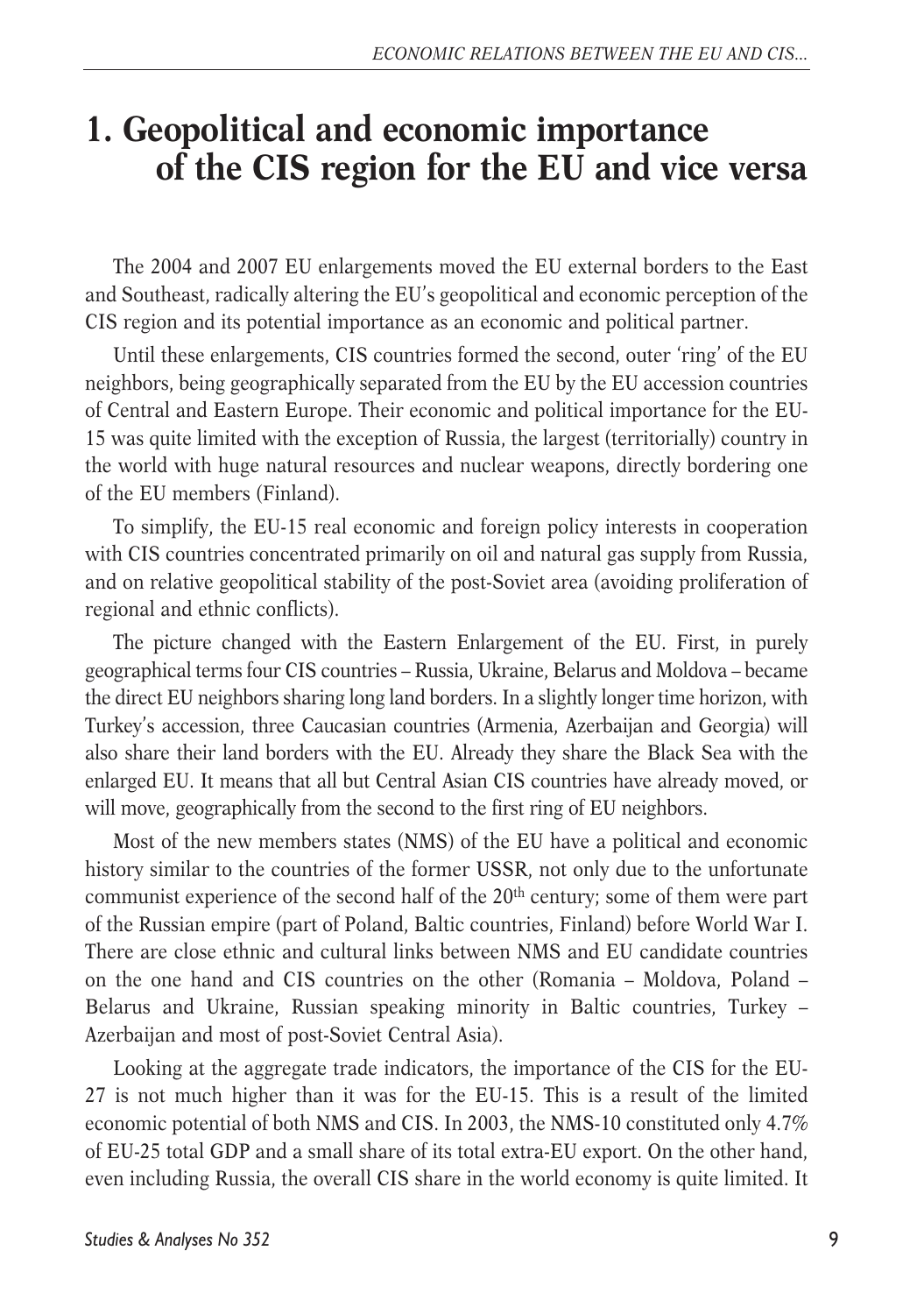accounted for 3.7% of world GDP in 2003 (PPP-based estimation) and 2.3% of global exports (see WEO, 2004; Table A).

According to the European Economy (2005) only 2.2% of the total exports of the EU-25 in 2004 was directed to the CIS (see **Table 1**). For comparison, another EU 'neighborhood' region – the Middle East and North Africa (MENA) accounted for only a slightly higher share of EU-25 countries' exports – 3.8% on average. In CIS countries the shares of EU exports as part of their total exports are higher, at times much higher, than the share of EU exports to the region, as illustrated by **Table 2**. Such an asymmetry can be considered as normal when less-developed or middleincome countries representing a limited economic potential<sup>3</sup> trade with a large developed partner or a large and highly integrated trade block.

However, the aggregate and average statistics presented in **Table 1** may be misleading, for at least three reasons.

First, the concept of EU-25 exports in this table also includes intra-Union trade, which accounts for 68.3% of the total (even slightly more if Bulgaria and Romania are

|                       |       | Acce ding/<br>Candidate |      |      |
|-----------------------|-------|-------------------------|------|------|
|                       | EU-25 | <b>Countries</b>        | CIS  | MENA |
| EU-25                 | 68.3  | 2.4                     | 2.2  | 3.8  |
| Belgium               | 77.8  | 13                      | 0.9  | 3.1  |
| <b>Czech Republic</b> | 83.8  | 3.0                     | 2.4  | 1.6  |
| Denmark               | 68.5  | 1.0                     | 18   | 2.5  |
| Germany               | 64.6  | 2.7                     | 2.8  | 3.0  |
| Estonia               | 74.6  | 0.6                     | 11.5 | 0.5  |
| Greece                | 60.1  | 15.6                    | 3.3  | 7.0  |
| Spain                 | 75.2  | 2.5                     | 0.9  | 5.2  |
| France                | 67.1  | 2.0                     | 1.4  | 6.8  |
| Ireland               | 63.2  | 0.5                     | 0.3  | 1.3  |
| <b>Italy</b>          | 60.4  | 4.8                     | 2.6  | 6.3  |
| Cyprus                | 64.9  | 2.8                     | 2.8  | 17.6 |
| Latvia                | 75.9  | O <sub>1</sub>          | 78   | 1.0  |
| Lithuania             | 61.3  | 2.1                     | 15.2 | 0.1  |
| Luxembourg            | 90.4  | 0.7                     | 0.8  | 1.0  |
| Hungary               | 80.7  | 6.0                     | 3.2  | 2.2  |
| Malta                 | 44.5  | 2.4                     | 0.1  | 5.2  |
| <b>Netherlands</b>    | 81.0  | 1.4                     | 1.6  | 2.3  |
| Austria               | 72.4  | 4.2                     | 2.4  | 1.8  |
| Poland                | 79.1  | 3.1                     | 79   | 1.2  |
| Portugal              | 80.8  | $O$ $Q$                 | 0.3  | 1.8  |
| Slovenia              | 73.3  | 11.1                    | 5.1  | 2.1  |
| Slovakia              | 85.7  | 2.9                     | 2.8  | 0.5  |
| Finland               | 58.3  | 1.1                     | 9.9  | 4.7  |
| <b>Sweden</b>         | 59.1  | 1.3                     | 2.1  | 3.2  |
| United Kingdom        | 57.0  | 1.6                     | 1.3  | 5.0  |

**Table 1. Directions of Exports of Goods, 2004, World = 100%**

Source: European Economy 2005, No. 5, Table 57

<sup>&</sup>lt;sup>3</sup> This characteristic also applies to Russia in spite of its large territory and geopolitical importance. The total nominal size of Russia's 2005 GDP of USD 763 billion (calculated using the current exchange rate) is close to that of Australia (USD 709 billion), Mexico (USD 768 billion), India (USD 772 billion), Korea (USD 778 billion) and Brazil (USD 796 billion) - WEO 09\_2006 database http://www.imf.org/external/pubs/ft/weo/2006/02/data/index.aspx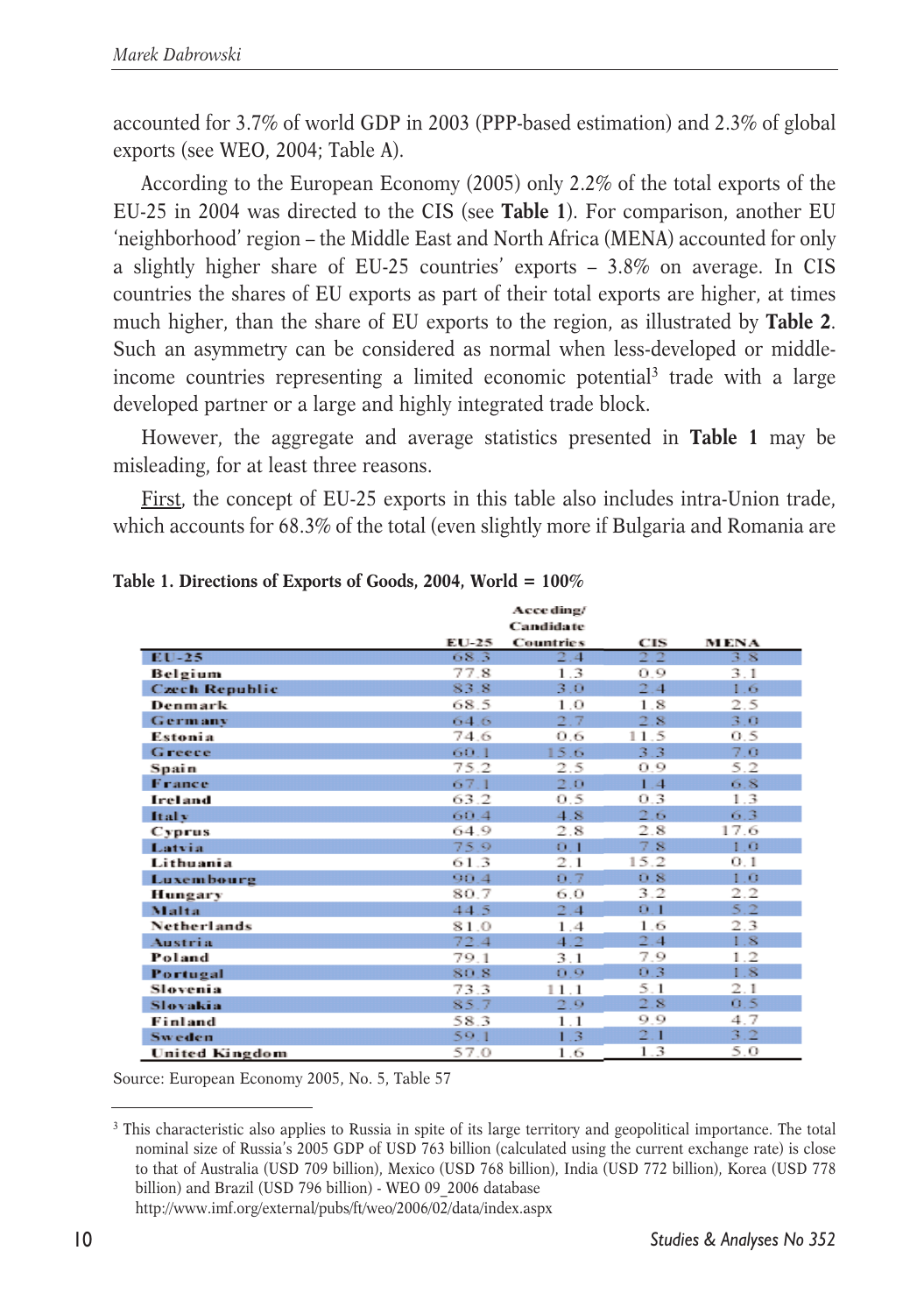| Country        | 2004 |
|----------------|------|
| Armenia        | 38.2 |
| Azerbaijan     | 65.2 |
| <b>Belarus</b> | 37.0 |
| Georgia        | 30.1 |
| Kazakhstan     | 31.7 |
| Kyrgyzstan     | 4.9  |
| Moldova        | 38.3 |
| Russia         | 50.4 |
| Tajikistan     | 32.4 |
| Ukraine        | 27.4 |
| Uzbekistan     | 17.4 |

**Table 2. Share of exports to EU-25 as a proportion of a country's total exports**

Source: ENEPO WP1 database; UNCTAD Statistical Handbook 2005.

http://stats.unctad.org/Handbook/ReportFolders/ReportFolders.aspx

included). Thus, when analyzing the structure of EU external trade, the shares of non-EU countries/ regions should be tripled, at least.

Second, **Table 1** demonstrates that some of the EU member countries represent higher shares of trade with the CIS than the EU average. This relates to the three Baltic countries, Poland, Finland, Bulgaria and Slovenia. Consequently, these countries can gain more from development of EU-CIS trade relations. However, they are also more vulnerable *vis a vis* any potential episodes of political, economic or social destabilization in the CIS<sup>4</sup>.

CIS countries also differ among themselves in terms of the importance of their trade relations with the EU (see **Table 2**). In 2004, the share of exports to the EU as part of a country's total exports varied from 4.9% in Kyrgyzstan to 65.2% in Azerbaijan. Russia is second in this ranking with a share of 50.4%. However, in most cases, the high share of exports to the EU is determined by just one commodity/ group of commodities: energy resources in the cases of Azerbaijan, Kazakhstan and Russia, aluminum in Tajikistan, diamonds in Armenia, and metal products in Ukraine. The monoculture structure of CIS countries' exports can be considered as a serious source of their potential vulnerability to external shocks.

Third, the special importance of the energy sector also must be taken into account. Many EU countries are very much dependent on imports of CIS energy resources from Russia and, to a smaller but systematically increasing extent, also from the

<sup>4</sup> At the beginning of the 1990s, the former CMEA countries and Finland had been heavily affected by a disruption of this trade block (based on inter-government trade protocols and a special payment mechanism) and the collapse of the USRR. The next shock originating from the CIS region - the 1998 Russian and CIS financial crisis – had a less severe and more differentiated impact. Although Central European and Baltic countries managed to avoid a direct contagion effect with respect to their currencies and financial markets (unlike most CIS countries), some of them suffered substantial export and GDP losses. This relates, in the first instance, to Baltic countries and (to lesser extent) to Poland and Bulgaria.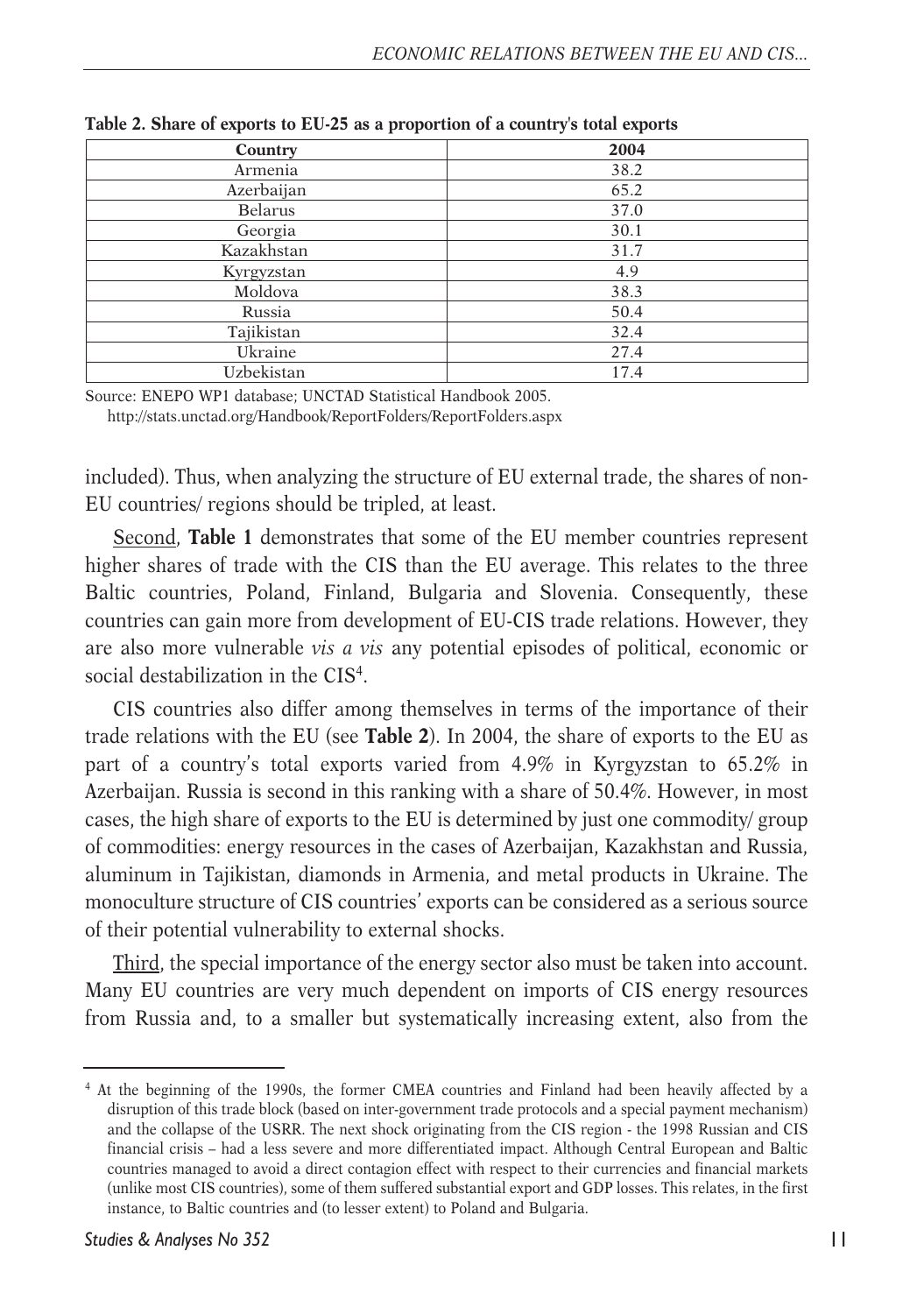Caspian Sea region. In 2004, Russia supplied approximately 40% of all EU gas imports, 32% of all EU oil imports and around 17% of coal imports (Eurostat, 2006). Individual EU countries represent even higher dependence on energy imports from the CIS, particularly from Russia. For example, in 2004, imported Russian gas accounted for more than 80% of all gas consumed in the Czech Republic, Finland, Greece, Lithuania and Slovakia (see Jakubiak and Paczynski, 2007). Likewise, energy export plays a crucial role in countries such as Azerbaijan (around 90% of total exports), Russia, Kazakhstan, Turkmenistan and, to a lesser extent, Uzbekistan.

Going beyond trade in goods and services, labor migration from the CIS to the EU represents another potentially important field of economic cooperation. In spite of restrictive migration and visa policies in the EU, the flow of labor migrants (primarily irregular or illegal migrants) from European CIS countries to the EU is systematically increasing.

As in the case of trade flows, migration has an asymmetric impact on both sides and their importance differs country by country. For the EU as a whole, the immigrants of CIS origin still constitute a small share of a total migrant inflows (in spite of their systematically growing number) and the labor force, much smaller than intra-EU flows (particularly from the EU NMS to OMS) or migration from the Middle East, Africa and Asia. However, migration flows from the CIS are unevenly distributed between EU member countries, with the majority of migrants settling in NMS and Mediterranean countries<sup>5</sup>.

Considering the "export" side, outgoing migration has become a serious economic and social phenomenon for some low-income CIS countries where one quarter to one third of the population of working age works abroad, at least on a seasonal basis – in Russia, the EU, Turkey and other countries (Kazakhstan in the case of Central Asian migrants). Emigrants' remittances constitute a substantial portion of GNP and an important balance-of-payment item. In the case of Moldova, the outflow of the labor force amounts to approximately one quarter of the working-age population, and remittances accounted for one third of GNP in 2006 (see Luecke, 2007). According to the same research, remittances amounted to 14% of GNP in Georgia and 17% in Kyrgyzstan. Other sources differ in terms of exact figures (see **Table 3** based on the UNCTAD database), which is hardly surprising taking into consideration the unofficial character of labor migration and various channels of transferring remittances to one's home country (primarily outside the formal banking sector).

<sup>5</sup> Factors of geographical, cultural and language proximity play an important role here. Ukrainian labor migrants prefer, for example, countries of Central Europe such as the Czech Republic, Poland or Slovakia (but many of them also work in Spain or Portugal), while Moldovan migrants often choose countries with a Romance language as the official language.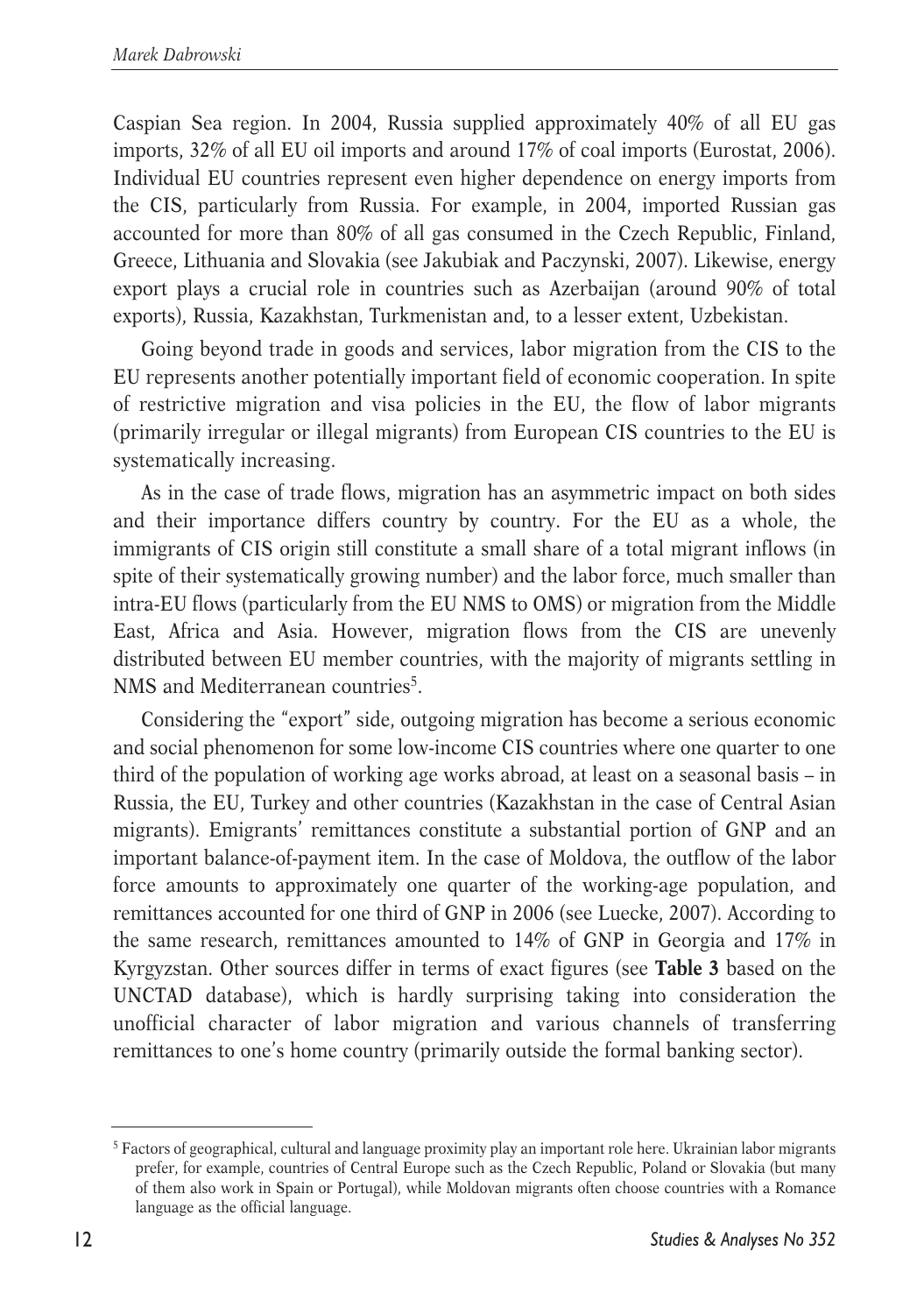| Country    | 2004  |
|------------|-------|
| Armenia    | 14.11 |
| Azerbaijan | 3.59  |
| Belarus    | 0.53  |
| Georgia    | 7.08  |
| Kazakhstan | 0.19  |
| Kyrgyzstan | 8.66  |
| Moldova    | 38.83 |
| Russia     | 0.48  |
| Tajikistan | 15.40 |
| Ukraine    | 0.75  |

**Table 3. Labor remittances as %of GDP**

Note: Workers' remittances are goods and financial instruments transferred by migrants living and working (as residents) in a new economy to residents of the home economy.

Source: ENEPO WP1 database; UNCTAD Statistical Handbook 2005.

http://stats.unctad.org/Handbook/ReportFolders/ReportFolders.aspx

Finally, capital flows are important for CIS countries as the potential importers of capital and at times exporters as well, due to capital flight. For the EU economies, the size of capital movement between them and the CIS represents a negligible scale.

For many years CIS countries lagged behind countries of Central and Eastern Europe in attracting foreign direct investment (FDI). This was mainly due to the poor business and investment climate in this region caused by high inflation, high fiscal deficits, currency instability, poor protection of property rights, insider-oriented privatization, numerous bureaucratic obstacles (including those directly affecting foreign investors), delays in adopting market-oriented legislation and its effective enforcement, pervasive corruption, a fragile financial sector, and underdeveloped infrastructure, for example. A substantial part of recorded FDI had, in fact, post-Soviet origin even if it was formally recorded as originating in other countries (repatriation of capital, which earlier fled CIS countries). Most investments were concentrated in only a few sectors such as energy or mobile telephony.

The situation began to change quite recently, in the mid-2000s, with rapid capital inflows to the largest CIS economies such as Russia, Ukraine and Kazakhstan. Their sectoral destination is much broader than before, including various manufacturing industries, retail trade, financial services, etc. Also, this FDI is accompanied by increasing portfolio capital flows (see Lozovyi and Kudina, 2007).

On the other hand, some smaller CIS economies managed to increase FDI flows either due to investment in the energy sector (Azerbaijan), or as a result of privatization and some improvement in the investment climate (Armenia, Georgia and Moldova). However, CIS countries continue to experience a substantial gap in the size of FDI flows, not only with respect to EU NMS, but also to countries of Southeastern Europe (see **Table 4**).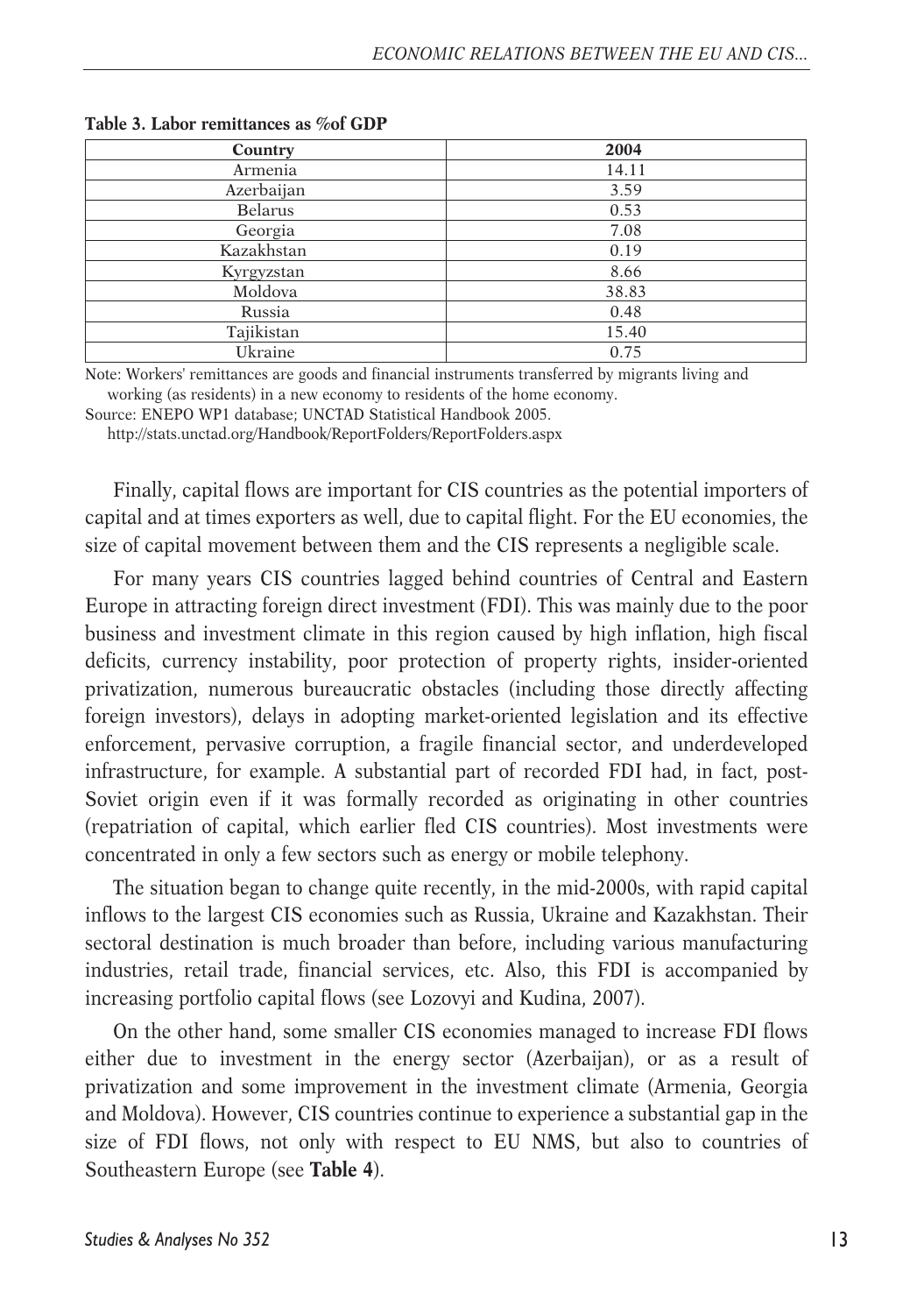| <b>Countries</b>               | Per capita in USD | % of GDP |
|--------------------------------|-------------------|----------|
| <b>EU NMS</b>                  |                   |          |
| Bulgaria                       | 1185.0            | 34.3     |
| Cyprus                         | 10496.7           | 52.7     |
| Czech Republic                 | 5831.4            | 48.1     |
| Estonia                        | 9125.9            | 93.6     |
| Hungary                        | 6068.7            | 55.9     |
| Latvia                         | 2079.5            | 28.7     |
| Lithuania                      | 1891.9            | 25.1     |
| Malta                          | 10380.8           | 77.3     |
| Poland                         | 2445.4            | 31.1     |
| Romania                        | 1101.0            | 24.2     |
| Slovakia                       | 2844.5            | 32.8     |
| Slovenia                       | 4035.9            | 23.7     |
| <b>EU Candidate countries</b>  |                   |          |
| Croatia                        | 2816.0            | 33.3     |
| Macedonia                      | 924.3             | 37.5     |
| Turkey                         | 580.6             | 11.6     |
| <b>EU Potential candidates</b> |                   |          |
| Albania                        | 536.9             | 20.1     |
| Bosnia and Herzegovina         | 528.9             | 21.9     |
| Serbia and Montenegro          | 664.6             | 20.7     |
| <b>CIS</b> countries           |                   |          |
| Armenia                        | 406.1             | 32.5     |
| Azerbaijan                     | 1689.9            | 110.5    |
| <b>Belarus</b>                 | 243.7             | 8.1      |
| Georgia                        | 518.4             | 36.3     |
| Kazakhstan                     | 1660.6            | 44.8     |
| Kyrgyzstan                     | 101.2             | 21.4     |
| Moldova                        | 268.4             | 37.9     |
| Russia                         | 925.5             | 17.3     |
| Tajikistan                     | 80.2              | 22.6     |
| Ukraine                        | 365.3             | 21.1     |
| Uzbekistan                     | 36.2              | 8.2      |

**Table 4: Foreign direct investment, inward stock, 2005**

Source: ENEPO WP1 Database; UNCTAD Foreign Direct Investment database (http://stats.unctad.org/fdi/); UNCTAD World Investment Report 2006.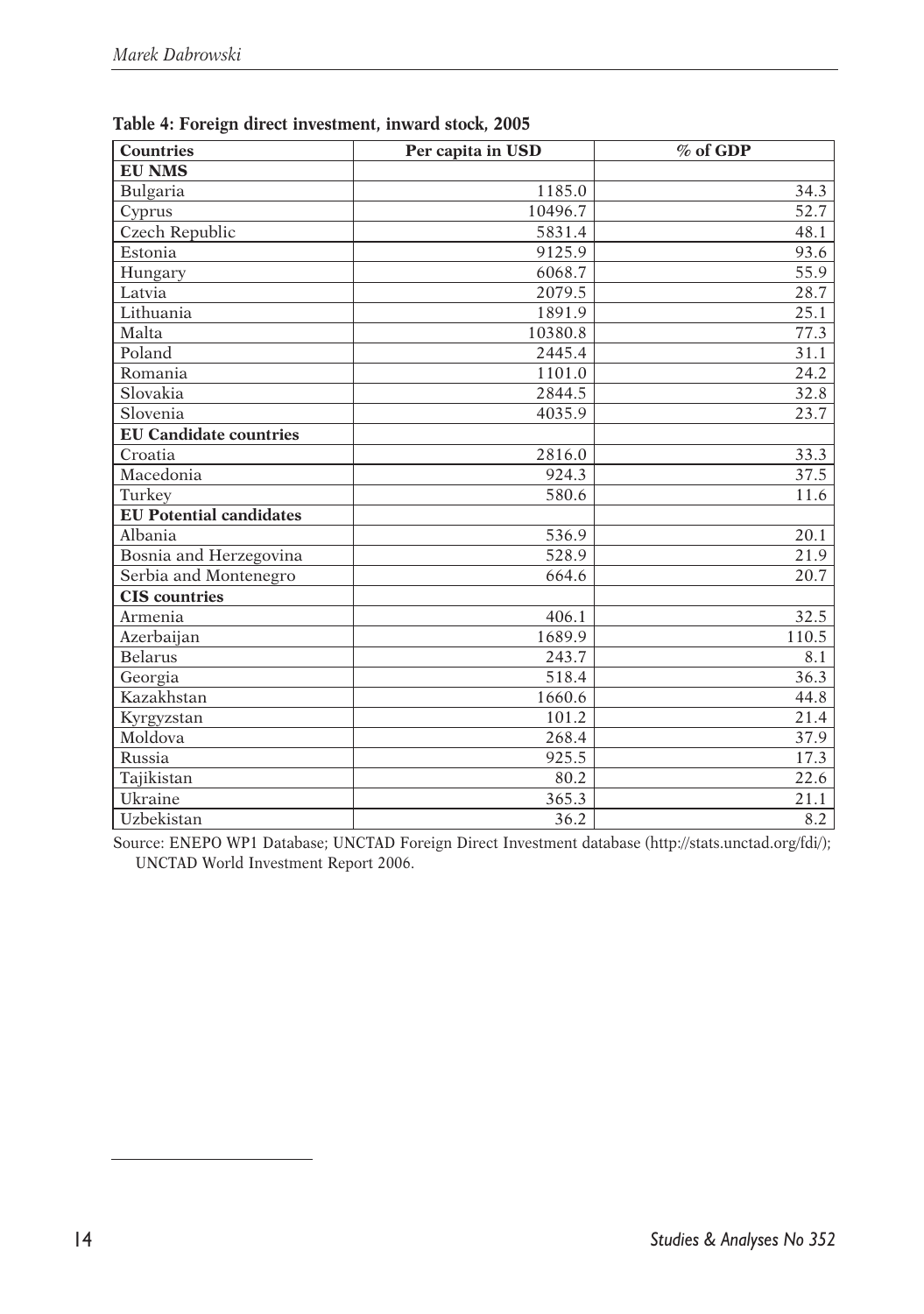### **2. EU – CIS economic relations before the EU Eastern Enlargement**

Cooperation between the EU-15 and new independent states of the former USSR was built on the basis of bilateral Partnership and Cooperation Agreements (PCA) negotiated during the 1990s. Nine of them entered in force between 1997 and 1999, after a lengthy ratification process, (see **Table 5**). The PCA with Belarus was signed in March 1995 and PCA with Turkmenistan in May 1998; yet, to date, neither has entered into force due to political reasons. The PCA with Tajikistan was signed in October 2004 but the ratification process has yet to finish.

| Country    | Entered in force |
|------------|------------------|
| Armenia    | 1.07.1999        |
| Azerbaijan | 1.07.1999        |
| Georgia    | 1.07.1999        |
| Kazakhstan | 1.07.1999        |
| Kyrgyzstan | 1.07.1999        |
| Moldova    | 1.07.1998        |
| Russia     | 1.12.1997        |
| Ukraine    | 1.03.1998        |
| Uzbekistan | 1.07.1999        |

**Table 5. Partnership and Cooperation Agreements between EU and CIS Countries**

Source: http://ec.europa.eu/external\_relations/ceeca/pca/index.htm

The PCAs offered very little in the area of economic integration: the Most Favored Nation (MFN) clause, some sectoral, legal and institutional cooperation in such areas as transportation, energy, competition policy, some legal approximation in the areas of custom law, corporate law, banking law, intellectual property rights, technical standards and certification, etc.<sup>6</sup> However, dialogue and cooperation in the area of legal and institutional approximation was lacking both sufficient incentives and an enforcement mechanism.

This differed from the agenda and implementation mechanism of the Trade and Association Agreements (TAA) signed by the EEC/EU with Central European and Baltic countries at the beginning and middle of the 1990s, as well as the Stabilization and Association Agreements (SAA) negotiated with Western Balkan countries in the 2000s. Both TAAs and SAAs were aimed at building "deep" free trade areas, and

<sup>6</sup> The 2003 Commission Communication on Wider Europe (see Section 3 of this paper for details) stated explicitly (p. 5): "*In contrast to contractual relations with all the EU's other neighbouring countries, the Partnership and Cooperation Agreements (PCAs) in force with Russia, Ukraine and Moldova grant neither preferential treatment for trade, nor a timetable for regulatory approximation*",

http://ec.europa.eu/world/enp/pdf/com03\_104\_en.pdf.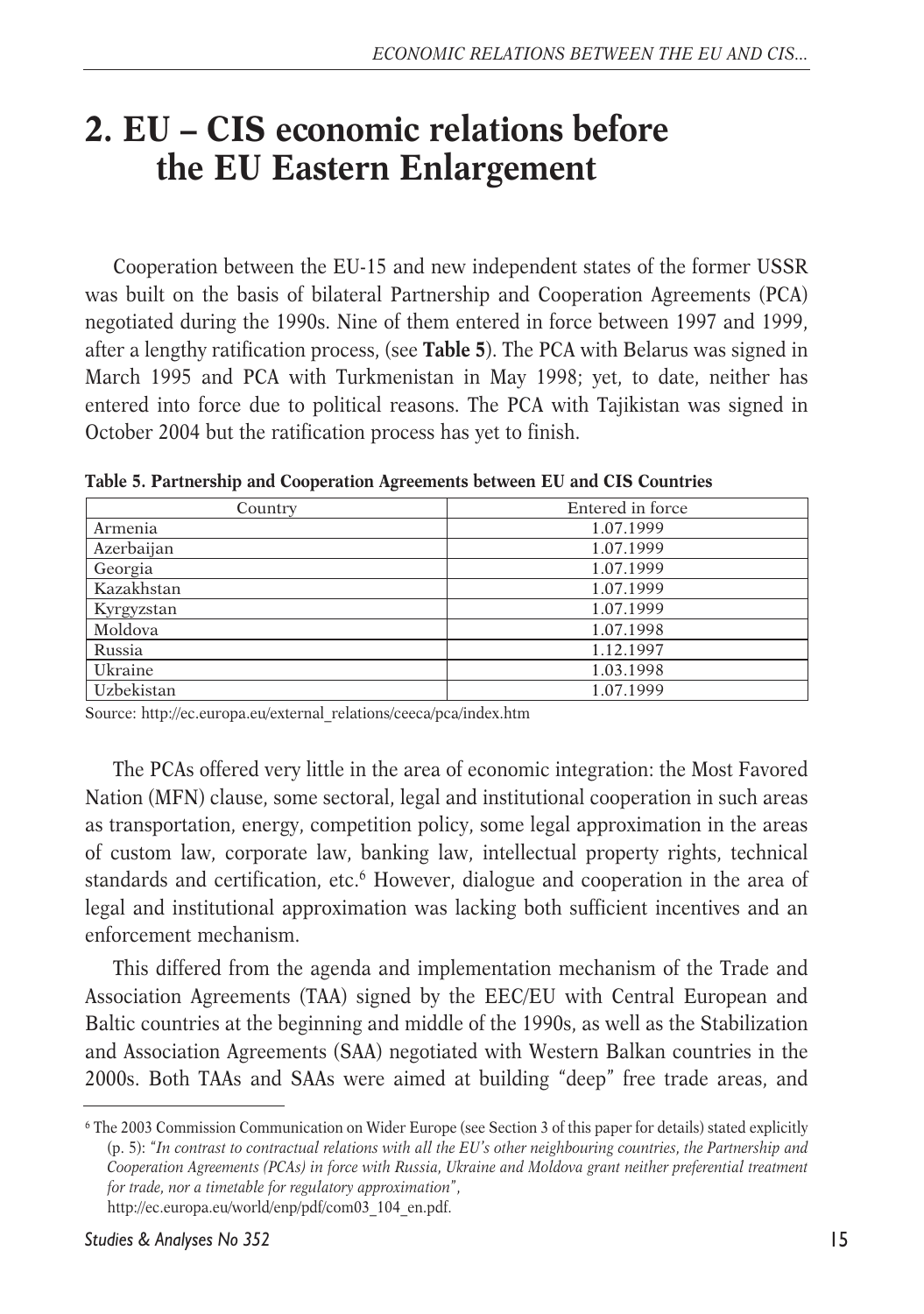included a broad agenda of institutional harmonization (adopting *acquis* by EU partners) and, most importantly, offered a perspective of EU membership. Some of the TAAs and SAAs were negotiated and signed simultaneously with WTO accession of the respective countries, in few cases even before the formal conclusion of the latter. This was in sharp contrast to the EU attitude to CIS countries: their WTO membership was considered by the EU as a basic precondition to start negotiating any kind of bilateral free trade agreement.

The WTO accession process of the largest CIS countries (Russia, Ukraine, Kazakhstan, excluding Belarus) went slowly so the perspective of trade liberalization between the EU and them remained distant until very recently. Furthermore, even those smaller countries – Kyrgyzstan, Moldova, Armenia and Georgia – which joined the WTO in the late 1990s or early 2000s, also did not receive any trade liberalization offer.

To have a complete picture one must admit, however, that all CIS countries could benefit, to a various degree, from the Generalized System of Preferences (GSP) offered unilaterally by the EU to less developed countries7. These are primarily preferential import tariffs.

From the very beginning of their independence, CIS countries also benefited from generous European aid programs delivered both by the EEC/EU as a whole and its individual member states (Light, 2007). Among these programs, TACIS (Technical Assistance to the Commonwealth of Independent States) was aimed at supporting the democratic and market transition, economic and social modernization, cross-border cooperation and solving numerous regional/ sub-regional issues.

<sup>7</sup> See http://ec.europa.eu/trade/issues/global/gsp/index\_en.htm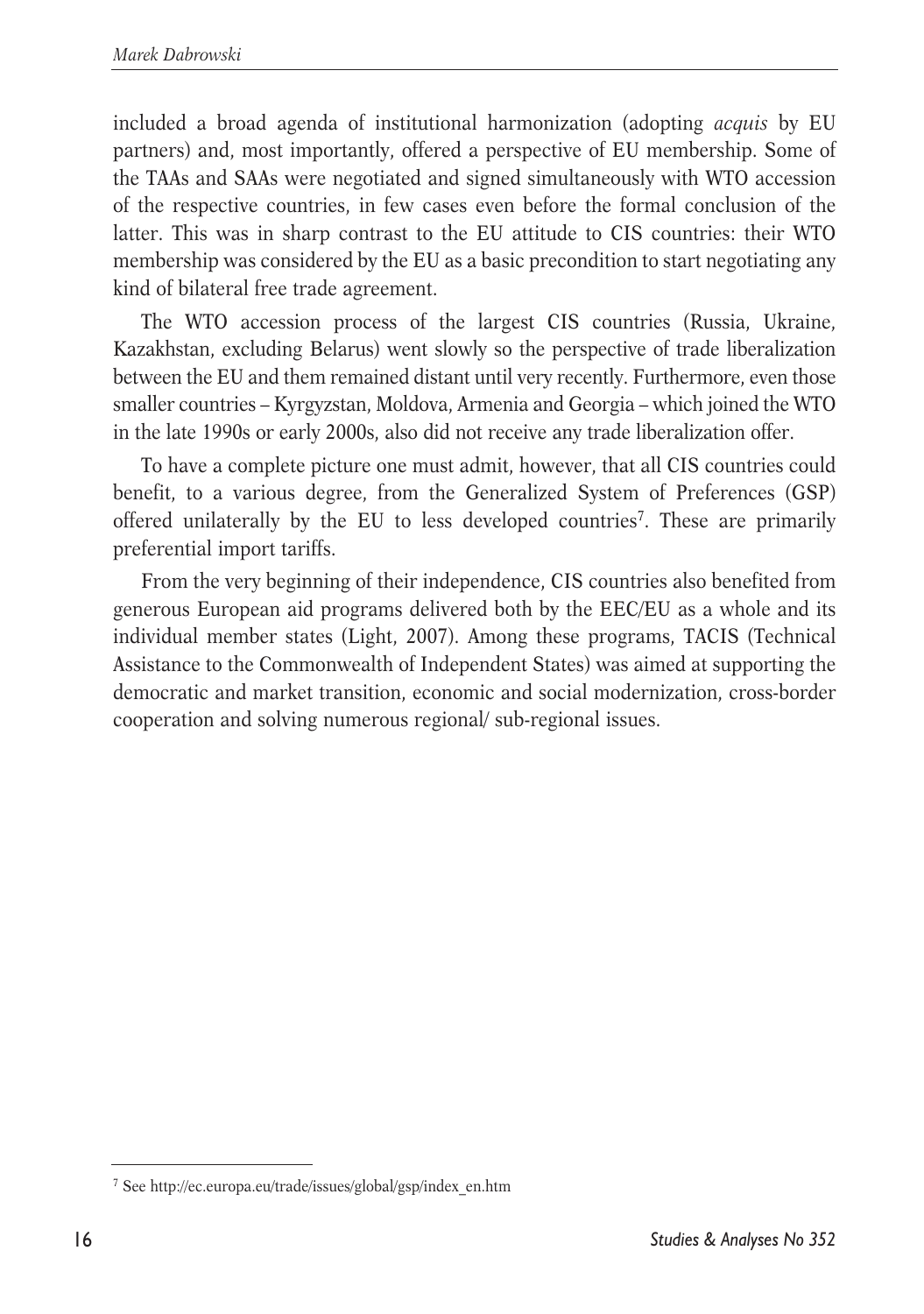#### **3. European Neighborhood Policy – A Basic Conceptual Framework**

The EU attitude towards the CIS region began to change at the beginning of the 2000s. The forthcoming EU Eastern Enlargement stimulated an intra-EU debate and conceptual effort on upgrading its relations with both its Eastern and Southern neighbors. On the other hand, it reflected the notion that the CIS region is far from being homogeneous in political, economic and social terms, and CIS countries require a more individualized approach (Light, 2007).

The Communication from the Commission to the Council and the European Parliament on "Wider Europe-Neighborhood: A New Framework for Relations with our Eastern and Southern Neighbors" (of March 11, 2003)<sup>8</sup> was the first attempt to propose a new policy framework towards countries which are to become direct geographical neighbors after the then forthcoming Eastern Enlargement. This document was followed by the official launch of the European Neighborhood Policy (ENP) on May 12, 2004, less than two weeks after the first and main phase of the EU Eastern Enlargement was successfully completed.

Interestingly, the 2003 Communication on Wider Europe, which reflected the initial position of the Commission, offered a wider and more far-reaching vision of cooperation with neighbors and clearer incentives for them than the subsequent 2004 European Neighborhood Policy Strategy Paper9, which also took into account the views of the individual member states. The differences were that in the first paper, the focus was on clearer language of access to the EU internal market, perspectives of free movement of people, visa facilitation, and other potential incentives, while the Strategy Paper put more emphasis on EU security interests, fighting illegal migration, etc. (Schweickert et al., 2007).

According to the ENP Strategy Paper, the declared ENP objective was to avoid the emergence of new dividing lines between the enlarged EU and its old and new direct neighbors, as well as strengthening stability, security and well being in the entire mega-region. The EU offered its neighbors "…*a privileged relationship, building upon a mutual commitment to common values (democracy and human rights, rule of law, good governance, market economy principles and sustainable development). The ENP goes beyond existing relationships to offer a deeper political relationship and economic*

<sup>8</sup> http://ec.europa.eu/world/enp/pdf/com03\_104\_en.pdf

<sup>&</sup>lt;sup>9</sup> http://ec.europa.eu/world/enp/pdf/strategy/strategy\_paper\_en.pdf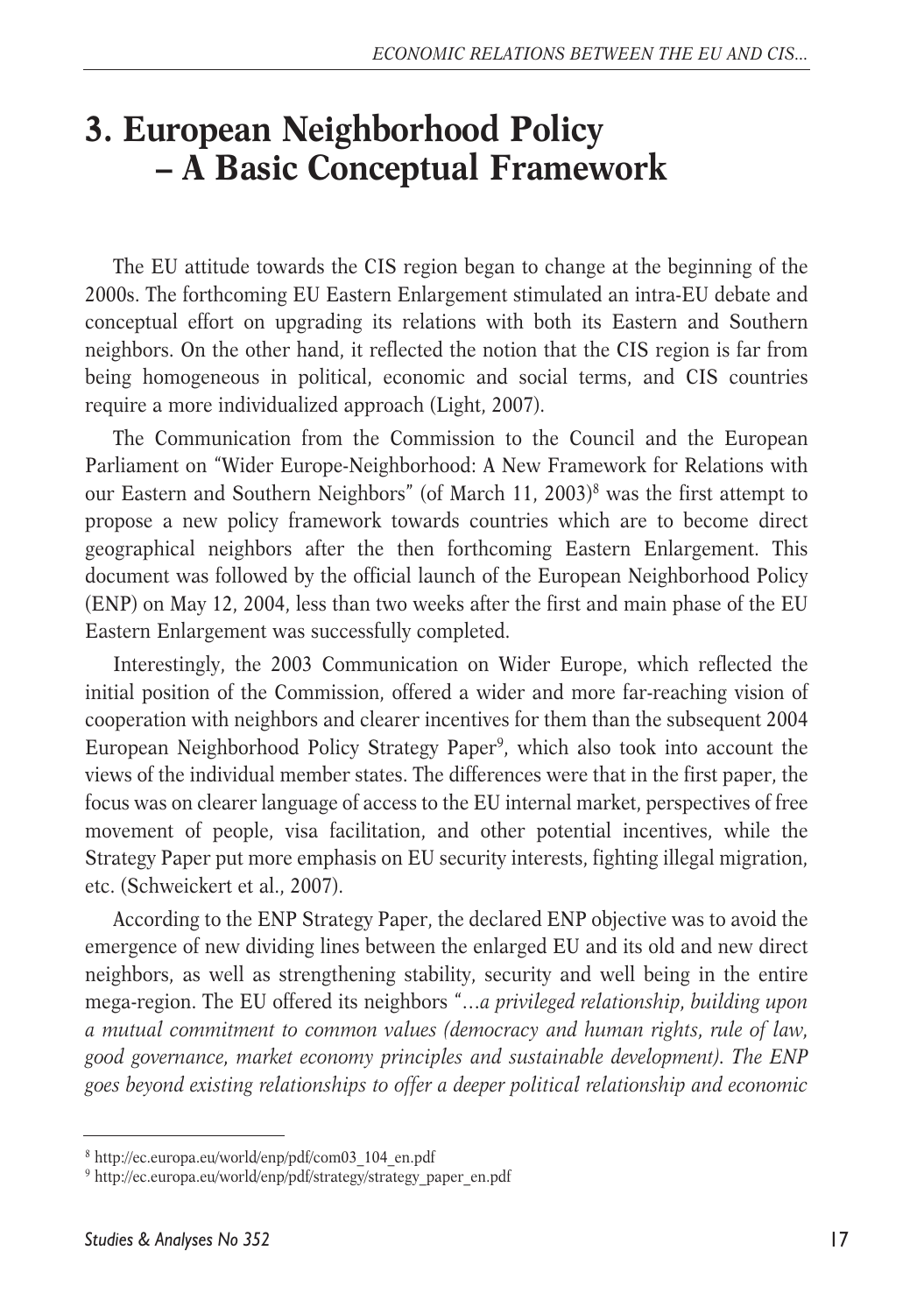*integration. The level of ambition of the relationship will depend on the extent to which these values are effectively shared*"10.

Originally this general declaration was followed by a clear statement that the ENP is not concerned with the next EU enlargements nor does it offer neighbors an EU accession perspective. At the end of 2006 it was replaced by a more flexible approach citing that "*the ENP remains distinct from the process of enlargement although it does not prejudge, for European neighbors, how their relationship with the EU may develop in future, in accordance with Treaty provisions.*" In fact, this can be considered as return to both the language and spirit of the above-mentioned Communication on Wider Europe of the Commission in 2003.

As a result, the door became hypothetically opened for those CIS countries which are participants of the ENP (see below) and which will be ready to harmonize their political, economic and legal systems with *acquis*. This seems to be, however, a very distant and unclear perspective, particularly if one takes into consideration the phenomenon of "enlargement fatigue" observed recently in some countries of Western Europe. Although the anti-enlargement sentiment works particularly strongly against the EU membership aspirations of Turkey (for historical and cultural reasons), one can expect a similar reaction to the EU membership aspirations of Ukraine, Moldova or Caucasus countries when they begin to materialize.

So, if the perspective of EU membership is either very weak and distant (the case of European CIS countries) or non-existent (the case of the Southern Mediterranean neighbors), what are the alternative incentives provided by the ENP to neighboring countries to encourage them to undertake a costly modernization effort, accept the European set of values in the area of democracy, human rights and market economy, and close cooperation with the EU on security issues? The general answer is: access to the EU internal market. The ENP Strategy Paper (p.14)11 offers "... *neighbouring countries the prospect of a stake in the EU Internal Market* [underlined by MD] *based on legislative and regulatory approximation, the participation in a number of EU programmes and improved interconnection and physical links with the EU*". However, so far there is no clear interpretation of what "*a stake in the EU Internal Market*" means in practice.

Furthermore, taking into consideration the poorly developed institutional basis of trade and economic relations between the EU and CIS countries (based only on PCAs – see Section 2 of this paper), it is very unlikely that the ENP can offer the latter full participation in the EU internal market, similar to that of Norway, Iceland or Switzerland. A gradual building up of these relations based on more or less "deep" free trade agreements (FTA) and selective participation in some segments of the EU

<sup>10</sup> http://ec.europa.eu/world/enp/policy\_en.htm

<sup>&</sup>lt;sup>11</sup> http://ec.europa.eu/world/enp/pdf/strategy/strategy\_paper\_en.pdf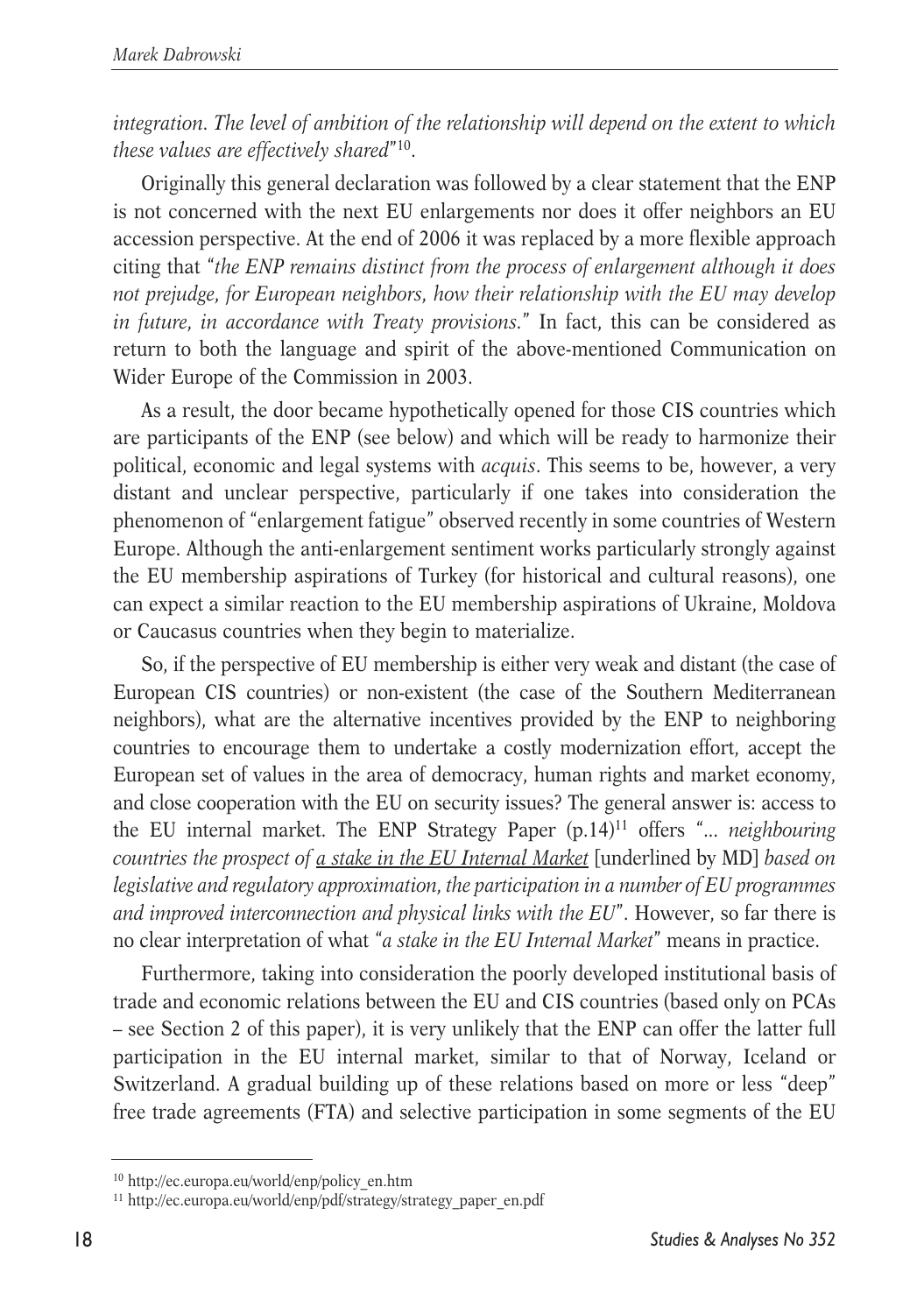internal market, a process which will take at least one decade, seems to be a more realistic option at the moment.

Recent ENP official documents<sup>12</sup> put greater emphasis on the necessity to use this institutional framework as a tool of modernization and support to economic and institutional reforms in neighborhood countries. Again, concrete perspectives have yet to follow, particularly with respect to tangible incentives.

The ENP is conducted through bilateral Action Plans and the principle of bilateralism is deeply rooted in this policy framework, contrary to the regional approach, which governed the recent EU Eastern Enlargement. This does not mean, however, that thirdcountry externalities of bilateral agreements will be completely ignored. For instance, some form of coordination on the EU side of future FTA negotiations with Russia and Ukraine is not excluded. Simultaneous negotiations and signing actions plans between the EU and all three Caucasus countries (in mid-November 2006) can serve as another good example of a coordinated sub-regional approach.

The ENP has covered five CIS countries to date: Armenia, Azerbaijan, Georgia, Moldova and Ukraine. All of these countries agreed and signed bilateral three-year Action Plans with the EU in 2005-2006. However, the implementation record of Action Plans for Moldova and Ukraine, which were launched at the beginning of 2005, is mixed (see Jakubiak et al., 2006 on Moldova and Jakubiak, Kolesnichenko et al., 2006 on Ukraine). Economic and institutional reforms in these two countries are going rather slowly and the lack of a clear set of external incentives and a clear cooperation timetable can be considered as one of the major reasons for this unsatisfactory performance.

Negotiations on the new EU – Ukraine Enhanced Agreement launched in March 2007<sup>13</sup> can be considered the next step in building a closer cooperation framework with this important ENP country. The new agreement will replace the PCA and may include, among other possibilities, a "deep" FTA based on the existing feasibility study (see Emerson et al., 2006). In June 2007, Ukraine also signed a visa facilitation agreement with the EU<sup>14</sup>, following a similar agreement between the EU and Russia (see Section 4).

Belarus is a potential ENP participant but it currently has a "frozen" status, for political reasons (an autocratic regime and violation of human rights); similarly, this is the case for Libya and Syria in the Mediterranean region. The EU also launched a mechanism of strategic partnership with Russia, similar to the ENP (see Section 4).

<sup>12</sup> See e.g. "Strengthening the European Neighborhood Policy. Presidency Progress Report", General Affairs and External Relations Council (GAERC), June 18-19, 2007,

http://register.consilium.europa.eu/pdf/en/07/st10/st10874.en07.pdf

<sup>13</sup> http://www.europa.eu/rapid/pressReleasesAction.do?reference=IP/07/275&format=HTML&aged=0&language= EN&guiLanguage=en

<sup>14</sup> http://europa.eu/rapid/pressReleasesAction.do?reference=IP/07/849&format=HTML&aged=0&language= EN&guiLanguage=en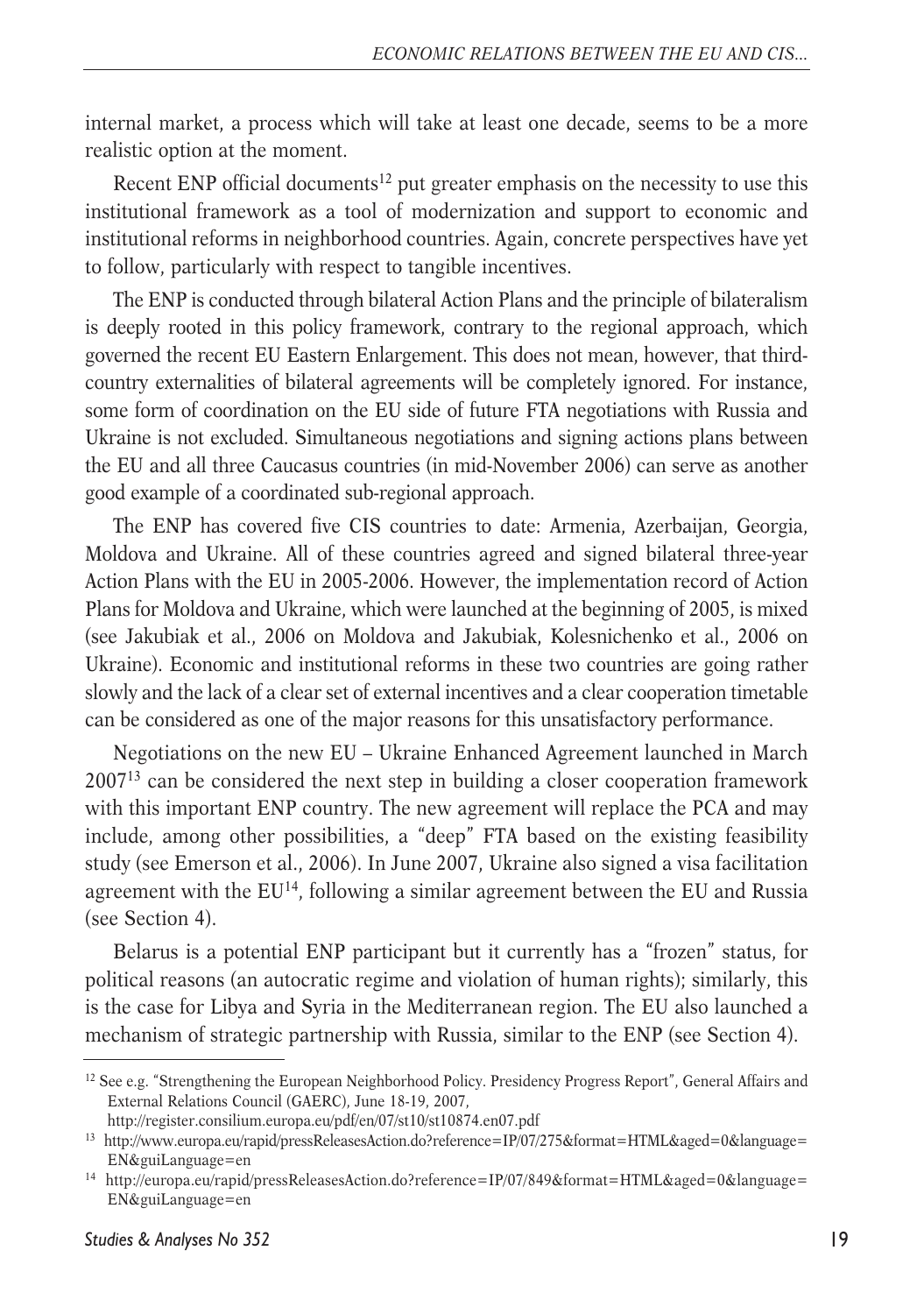Five Central Asian countries have been left outside the ENP but one cannot exclude the possibility that some of them (most likely beginning with Kazakhstan) will be invited to join this cooperation framework at some point in future. During its meeting from June 21-22, 2007 in Brussels, the European Council approved the document titled "The EU and Central Asia: Strategy for a New Partnership"15, which outlines the EU strategy towards this sub-region. Its agenda is, however, narrower and less ambitious compared to the ENP.

A general weakness of the ENP is the lack of balance between far-reaching expectations in respect to neighbors' policies and reforms, and limited and distant rewards which it can potentially offer (see Schweickert et al., 2007). This imbalance is especially acute in such areas as migration policy, where the EU is looking for extensive cooperation of neighboring countries in fighting illegal migration to the EU (very often, against the interests of their own citizens), while offering very little in the realm of facilitating legal migration and freer movement of people (see Guild et al., 2007).

More generally, there is doubt as to whether the lack of a clear offer of EU membership can mobilize governments of the neighboring countries to conduct difficult and sometimes unpopular economic and institutional reforms required to align with *acquis* (Milcher, Slay and Collins, 2007). On the other hand, one may ask whether the perspective of EU membership, even if hypothetically provided, would be interesting and attractive enough for all the neighboring countries, many of them from a different historical and cultural background, and with other geopolitical and economic priorities than those shared by EU members. We will come back to this question in Section 5 of this paper.

Another controversial aspect of the ENP relates to the strictly geographical concept of this initiative addressed only to countries, which share land, Mediterranean Sea and Black Sea borders with EU members<sup>16</sup>. As a result, post-Soviet Central Asia has been left outside the ENP in spite of its close historical, economic and political links to CIS ENP countries and Russia, and its increasing economic importance for the EU as a prospective energy supplier.

In addition, combining these two very different regions under one policy framework does not necessarily make the ENP more coherent, easier to manage and able to generate regional externalities. In the short term, however, the experience of EU cooperation with the Mediterranean region under the Barcelona process, and of quite complex Association Agreements concluded between EU and individual Middle East and North Africa countries in the 1990s and early 2000s, may create a positive demonstration effect on how best to upgrade the less advanced economic cooperation between the EU and CIS countries.

<sup>15</sup> http://register.consilium.europa.eu/pdf/en/07/st10/st10113.en07.pdf

<sup>16</sup> Armenia, Azerbaijan and Jordan being the exception to this rule.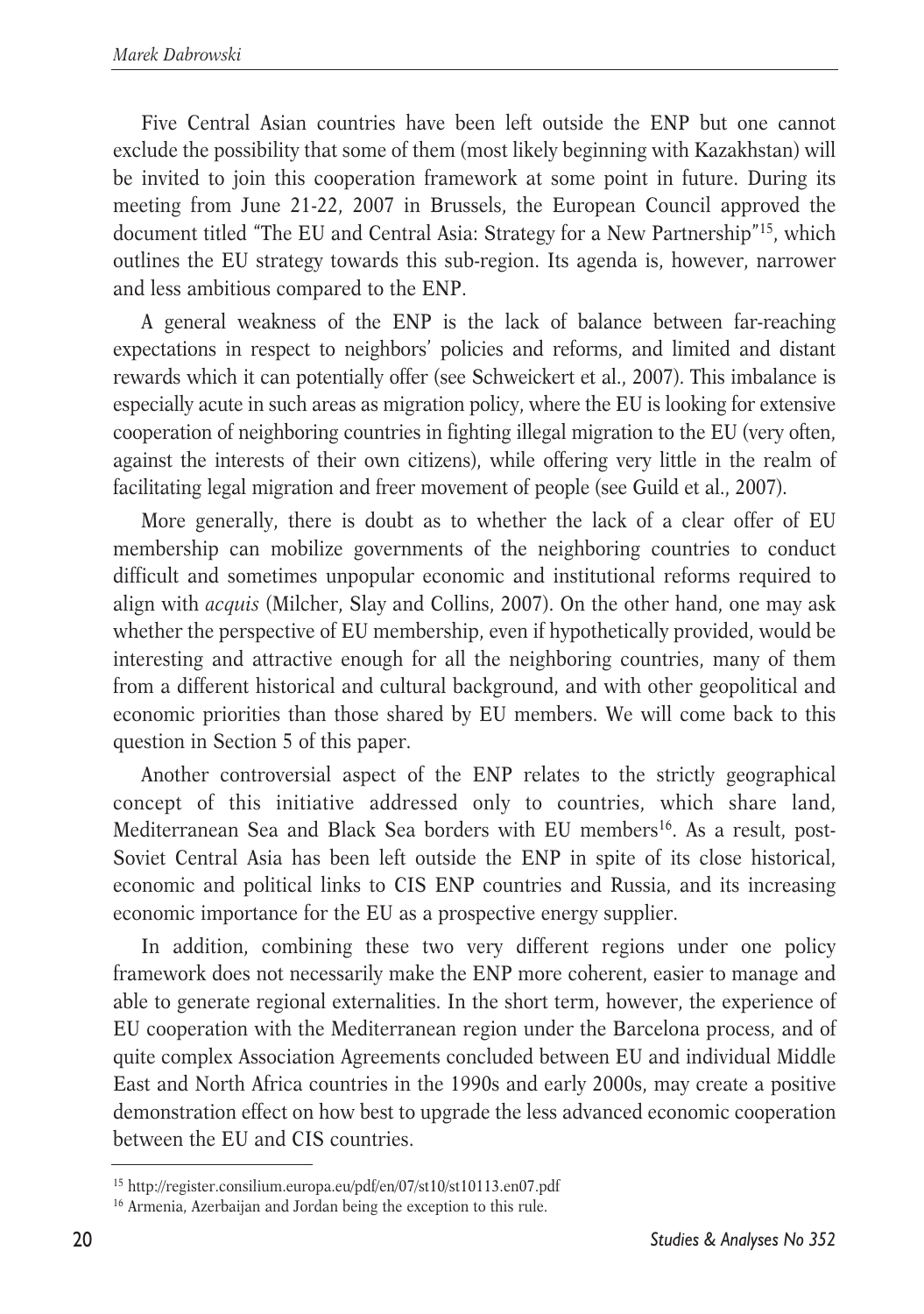### **4. Special partnership framework for Russia**

In spite of an initial offer from the EU, the Government of the Russian Federation opted out of participating in the formal ENP framework, preferring to have separate, strategic partnership relations with the EU. This framework is to be built on the concept of the Common European Economic Space between the EU and Russia, as defined by joint declarations of subsequent EU-Russia summits in October 3, 200117 and May 31, 2003<sup>18</sup>. The next step involved a joint EU-Russia declaration on May 10, 2005 defining so-called road maps of four common spaces $19$ :

- Common Economic Space (including environmental and energy issues)
- Common Space of Freedom, Security and Justice (including migration and visa issues)
- Common Space of External Security
- Common Space on Research, Education and Culture

Beginning in 2007, Russia is also a beneficiary country of the European Neighborhood Policy Instrument (ENPI), which replaced the previous aid program, TACIS.

The EU and Russia are about to commence negotiations on the new strategic cooperation agreement aimed to replace the old PCA (see Section 2) signed in 1994 and entering in force in 1997. However, details of the content of this new treaty have yet to be determined. For example, it is unclear whether it will include a free trade agreement between the EU and Russia and how "deep" this type of agreement might be.

In 2006, the EU and Russia also signed a visa facilitation agreement, which entered into force on June 1, 2007. This agreement, which is similar to the one signed by the EU and Ukraine in 2007, makes short-term travel for various categories of visitors (including business people) easier and opens the opportunity to negotiate a visa free regime in the long term.

Generally, Russia has the chance to develop a broad agenda of economic, political and institutional cooperation with the EU, comparable to that of the most advanced ENP countries (Moldova and Ukraine in Eastern Europe; Morocco and Tunisia in the Mediterranean region) or even going beyond this benchmark. Given the large size of the Russian economy and its middle income status, the key role of Russia's energy exports in meeting EU energy demand, and the geopolitical

<sup>17</sup> http://www.delrus.ec.europa.eu/en/images/pText\_pict/238/sum41.doc

<sup>18</sup> http://www.delrus.ec.europa.eu/en/p\_234.htm

<sup>19</sup> http://www.delrus.ec.europa.eu/en/images/pText\_pict/494/road%20maps.pdf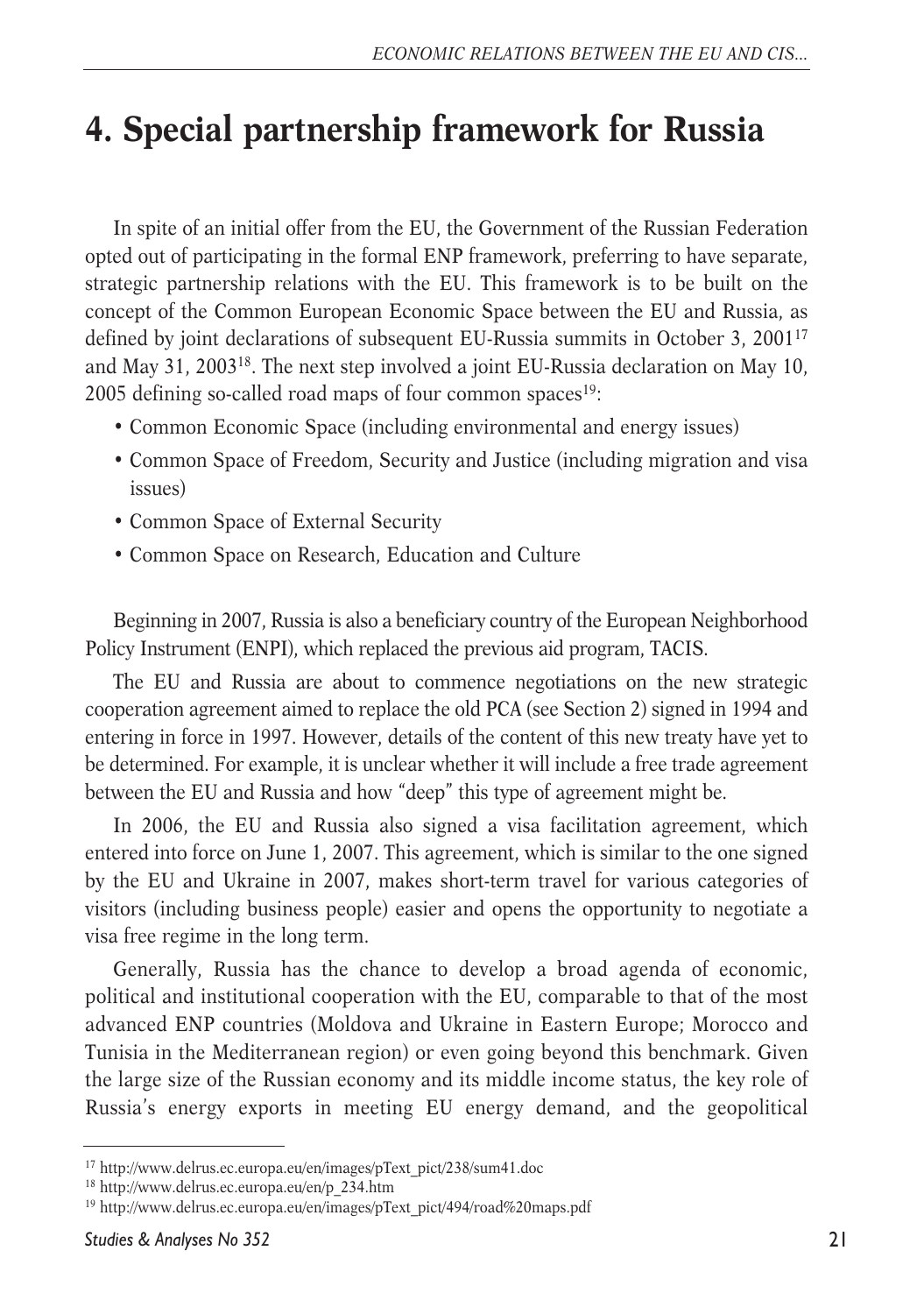importance of this country (but without EU membership aspirations at the moment), the EU may be potentially interested in closer economic integration of Russia with the EU internal market. This, in turn, could help the Russian economy to complete its market transition, and advance its modernization and diversification. However, the future of EU-Russia cooperation will depend on the speed of domestic economic and political reforms in Russia, as well as on the geopolitical interest of the latter to build closer links with the EU.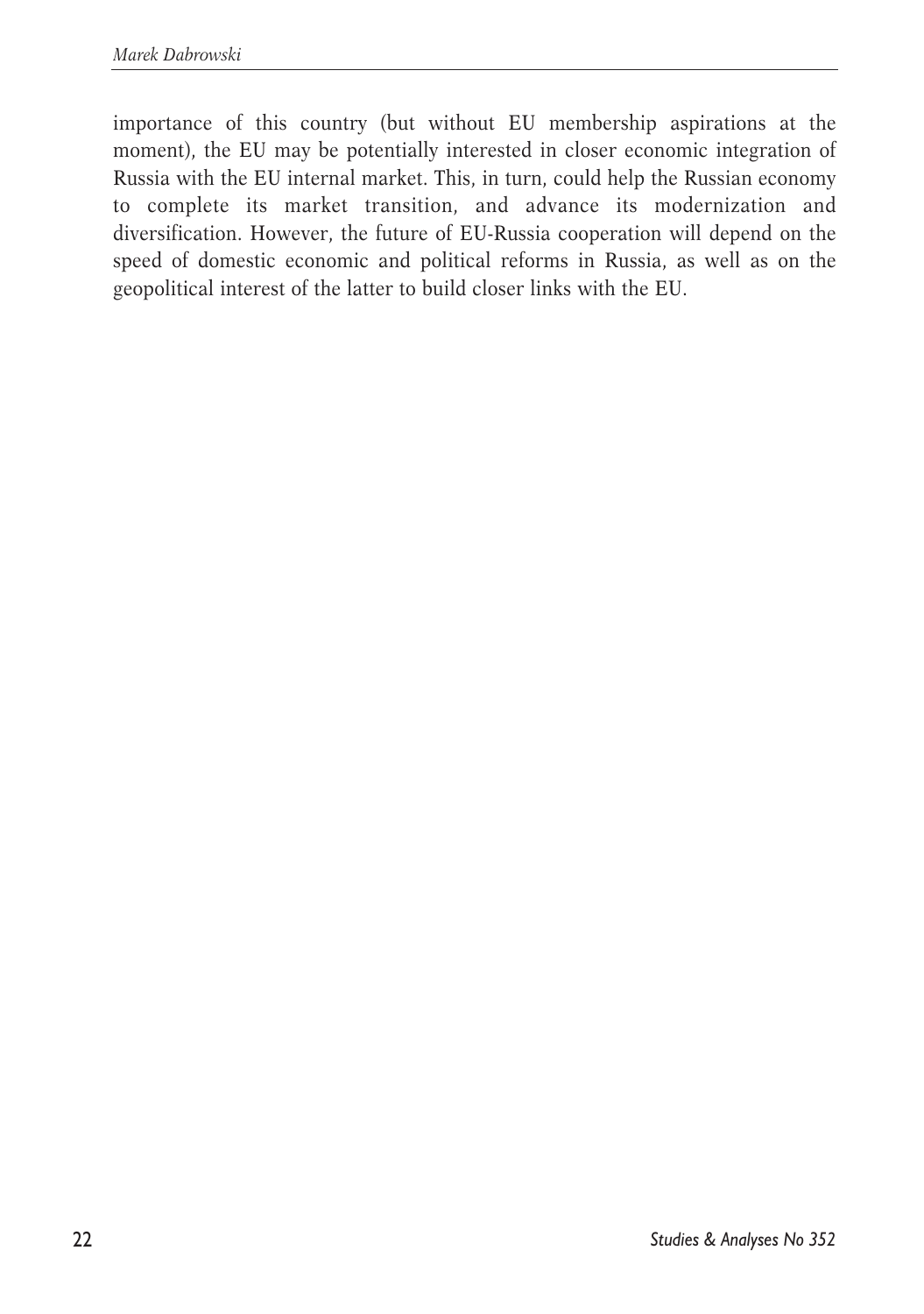#### **5. How to make the ENP effective?**

The fundamental weakness of the ENP, i.e. its internal imbalance between effort needed to harmonize neighboring countries institutions with *acquis* and incentives provided (see Section 3), leads many experts to call for a serious enhancement on the "reward" side. For example, Emerson et al. (2007) propose the concept of ENP Plus, which should add the following elements to the existing ENP design:

- an advanced association model for the able and willing partner states,
- a strengthening of regional-multilateral schemes,
- upgrading of the standard instruments being deployed,
- the offer of an 'ENP light' model for difficult states or non-recognized entities.

Indeed, in order to have a real impact on development, modernization and reform of CIS countries, the ENP initiative must go beyond the narrowly defined cooperation agenda in some selected sectors and areas considered a priority by the EU (examples of these areas include energy supply and fighting illegal migration), as well as address a broader set of issues.

In the economic sphere, both the EU and neighboring countries must go beyond the idea of simple trade liberalization in the narrow sense (i.e. scrapping tariffs, mostly for manufactured products) towards a more complex and ambitious agenda. The contemporary global economy is much more sophisticated than it was a few decades ago and its complexity determines the need for broader liberalization (called sometimes a "deep FTA", "enhanced FTA" or "FTA plus" – see above), also involving freer movement of services, investments and labor based on a far-reaching institutional harmonization/ alignment package. Let us take a brief look at how this web of mutually dependent policies works:

- 1. Trade expansion between the EU and its Eastern neighbors will depend not only on trade liberalization *per se* (first membership of all the CIS countries in the WTO, then their FTAs with the EU), but also on the investment climate in the CIS region, speed of institutional harmonization and, to some extent, on liberalization of movement of people (particularly important for trade in services).
- 2. Intensification of foreign investment inflow to the CIS region will depend not only on significant improvement of their domestic investment climate (determined by the speed of institutional harmonization), but also on trade liberalization, offering investors in CIS economies easy access to European markets.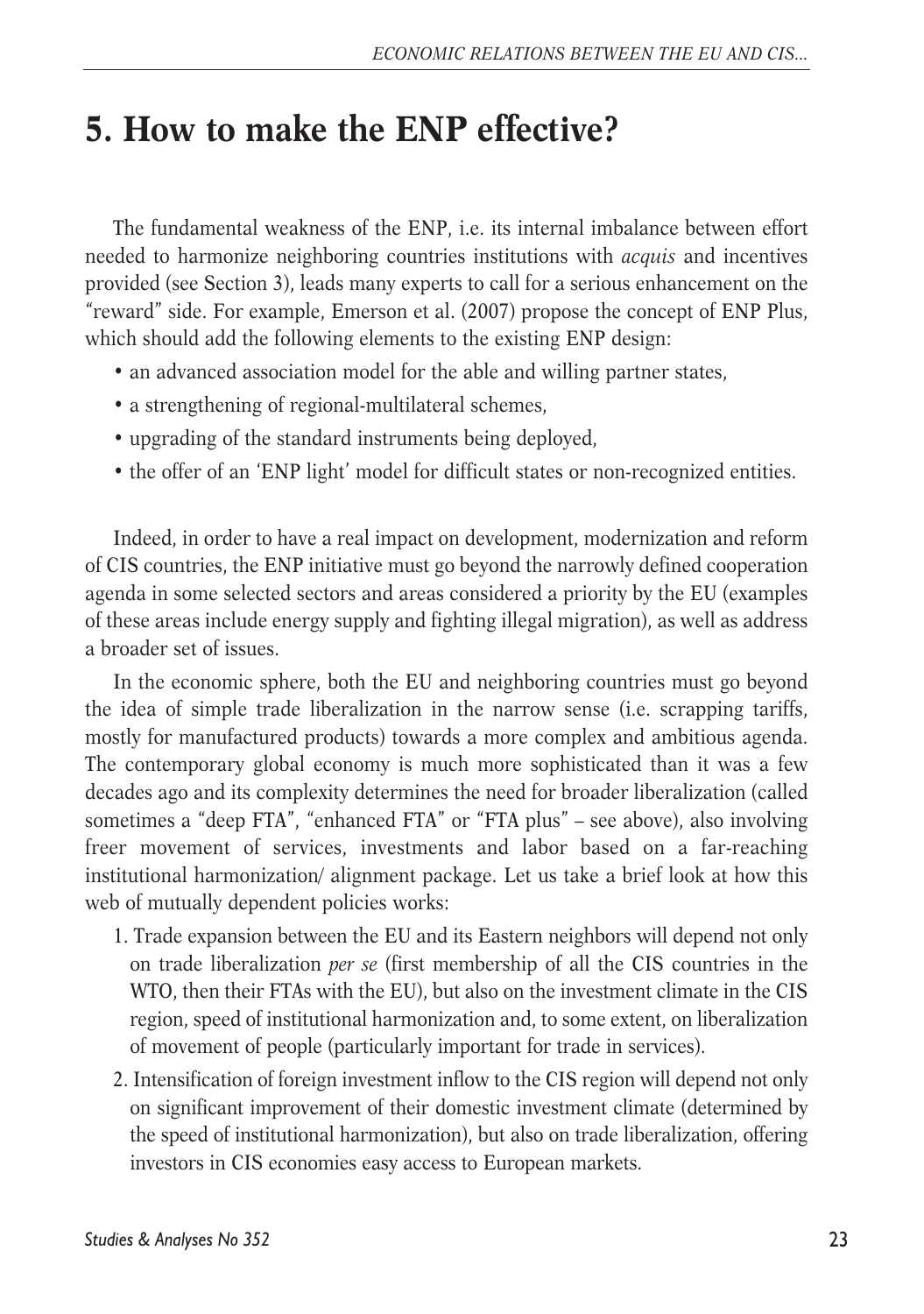- 3. Intensification of trade and FDI and the resulting diminishing of the income gap can weaken the income motive of labor migration from several CIS countries and make freer movement of people less politically and socially controversial in the EU countries.
- 4. Free movement of people is important not only for balancing national labor markets (both in "origin" and "destination" countries) and the current account (in "origin" countries). It is also significant for the development of the domestic SME sector in "origin' countries and the learning experience of more mature market economies and democratic societies, thus, strengthening domestic constituencies in favor of democratic and market reforms (in "origin" countries).
- 5. Institutional harmonization very often involves substantial social, political and (sometimes) economic costs. Without strong incentives/ potential rewards these costs may be considered too high by societies and politicians in neighboring countries. The traditional pay-off offered by the EU to the CIS countries (very gradual improvement of their trade regime with the EU and technical assistance) seems to be insufficient. A stronger set of incentives should probably include at least a faster pace of trade liberalization and liberalization of the movement of people. In the case of countries that are explicitly interested in EU membership, such a perspective should not be ruled out *a priori,* as it is potentially an important and powerful incentive.

It is a quite recognizable fact that the perspective of EU membership (even if it is very distant in time) can become a very powerful incentive, which speeds up political, economic and institutional reforms, aids in solving ethnic and political conflicts, and mobilizes societies and politicians to accept the most unpopular reform measures and undertake the most difficult modernization efforts. This is the observation which can be drawn from the previous EU enlargement experience, particularly that of Northern Mediterranean countries in the 1970s and 1980s, and Central and Eastern European countries, which joined the EU in 2004 and 2007. The same can be said for Western Balkan countries and Turkey, despite their quite distant timetable of accession.

The situation of CIS countries seems to be less favorable in this respect. In most cases, their societies express limited interest in the idea of deep European integration apart from Moldova, Ukraine and Georgia. But, more importantly, there has been a lack of a serious "European offer" from the EU addressed to these countries and societies, which has made the pro-reform integration incentive unrealistic. At the moment, it is hard to say whether the ENP will provide such an incentive, but this cannot be totally ruled out. Very much will depend on the real interest and determination of individual CIS countries to deepen their economic and political relations with the enlarged EU.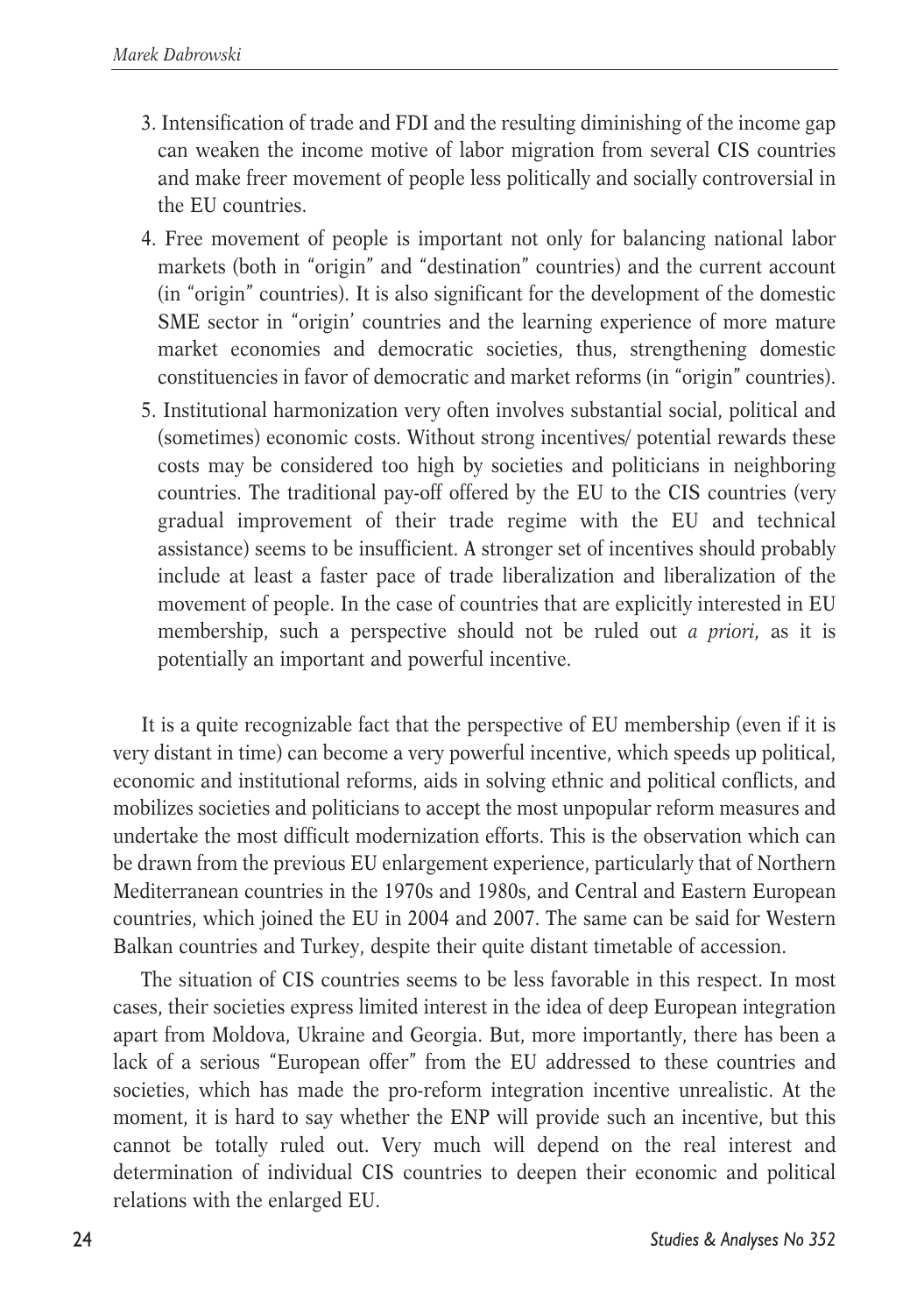#### **6. Summary and conclusions**

Until very recently, CIS countries did not belong to the first ring of EU neighbors and their economic importance as potential partners of the EU was very limited (with the exception of supplying energy resources to the EU, primarily from Russia). This situation began to change with the Eastern Enlargement of the EU completed in 2004 and 2007. The European and Caucasus countries of the CIS region moved geographically from the second to the first ring of neighbors. The NMS from Central and Eastern Europe have closer economic, social and cultural relations with the CIS region than most of the EU old members. In addition, CIS countries, after a decadelong period of severe adaptation output decline, entered the phase of rapid growth, which generates more demand for EU-originated imports and investments, and offers more benefits of enhanced economic cooperation for both sides.

The new geopolitical and economic circumstances led the EU to offer the new cooperation framework, called the ENP, to part of the CIS and the Southern Mediterranean region (Middle East and North Africa). Simultaneously, it launched a similar cooperation framework with Russia. However, the main ENP weakness thus far is its lack of internal balance: the EU expected far-reaching cooperation of the neighborhood countries in areas considered as having priority importance for the EU (for example, energy supply and fighting illegal migration), while it offered very few incentives in exchange. Thus, making this cooperation framework more effective requires a serious enhancement of the rewards using, to the extent possible, the positive experience of the previous EU enlargements. The nature of the contemporary economic relations in the globalized world calls for a more complex package-type approach to economic integration rather than limiting cooperation to some narrow fields.